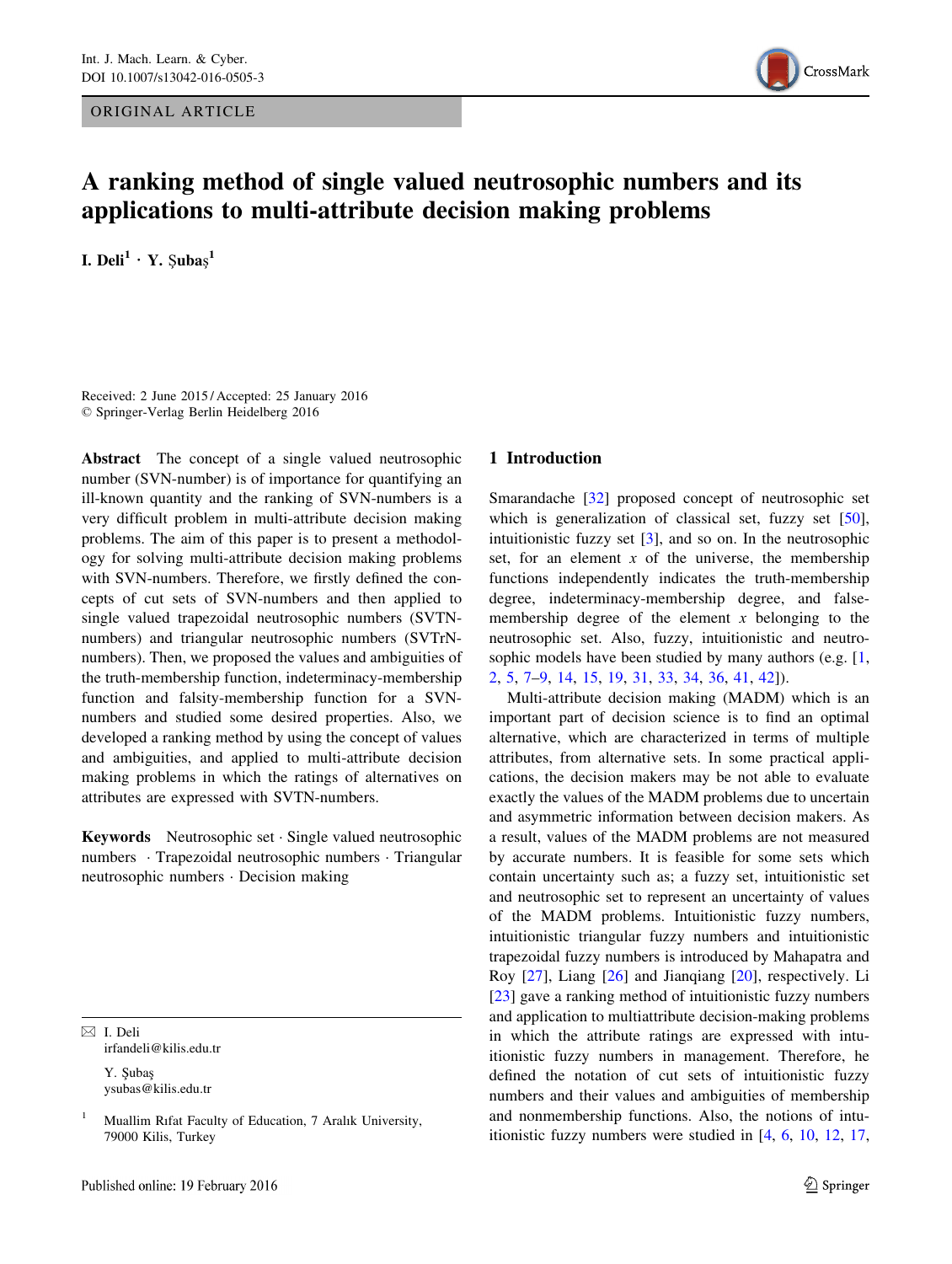18, 28, 35, 39, 40, 49] and applied to multi-attribute decision making problems in [6, 24, 37, 38, 40, 43, 46, 48].

Ye [45] presented the notations of simplified neutrosophic sets and gave the operational laws of simplified neutrosophic sets. Then, he introduced some aggregation operators are called simplified neutrosophic weighted arithmetic average operator and a simplified neutrosophic weighted geometric average operator. Also, he developed ranking method by using cosine similarity measure between an alternative and the ideal alternative. Peng et al. [30] introduced the concept of multi-valued neutrosophic set with the operations. Then, they gave two multi-valued neutrosophic power aggregation operators and applied to multi-criteria group decision-making problems. A novel concept of expected values of fuzzy variables, which is essentially a type of Choquet integral and coincides with that of random variables is introduced by Liu et al. [22]. Li [25] developed a new methodology for ranking TIFNs and cut sets of intuitionistic trapezoidal fuzzy numbers as well as arithmetical operations are developed. Then, he gave the values and ambiguities of the membership function and the non-membership function for a intuitionistic trapezoidal fuzzy number and a new ranking method with applications. Kumar and Kaur [21] and Nehi [29] presented a new ranking approach by modifying an existing ranking approach for comparing intuitionistic fuzzy numbers. Zhang [51] proposed a methodology for intuitionistic trapezoidal fuzzy multiple and give a numerical example by using similarity measure. Zeng et al. [52] and De and Das [11] developed a method for ranking trapezoidal intuitionistic fuzzy numbers and gave cut sets over intuitionistic triangular fuzzy numbers. Then, they presented the values and ambiguities of the membership degree and the nonmembership degree for intuitionistic triangular fuzzy numbers and developed a method. Ye [44] proposed the expected values for intuitionistic trapezoidal fuzzy numbers and presented a handling method for intuitionistic trapezoidal fuzzy multicriteria decision-making problems, in which the preference values of an alternative on criteria and the weight values of criteria take the form of intuitionistic trapezoidal fuzzy numbers.

In a multiple-attribute decision-making problem the decision makers need to rank the given alternatives and the ranking of alternatives with neutrosophic numbers is many difficult because neutrosophic numbers are not ranked by ordinary methods as real numbers. However it is possible with score functions [16], aggregation operators[16], distance measures $[13]$ , and so on. Therefore; in this study we extend the ranking method as well as applications of fuzzy numbers by given [53] and intuitionistic fuzzy numbers by given [23, 25, 28] to SVN-numbers for solving MAGDM problems in which the ratings of alternatives with respect to each attribute are represented by SVN-numbers. To do so, the rest of this paper is organized as: In the next section, we will present some basic definitions and operations of SVN-numbers. In Sect. 3, we introduce the concepts of cut sets of N-numbers and applied to single valued trapezoidal neutrosophic numbers (SVTN-numbers) and triangular neutrosophic numbers (SVTrN-numbers). Meanwhile, we also describe the values and ambiguities of the truthmembership function, indeterminacy-membership function and falsity-membership function for a SVN-numbers and studied some desired properties. In Sect. 4, we develop a novel ranking method is called SVTrN-multi-attribute decision-making method. Afterwards, we present a decision algorithm and applied to multi-attribute decision making problems in which the ratings of alternatives on attributes are expressed with SVTrN-numbers. In Sect. 5, the method is compared with the other methods that were outlined in Refs. [13], [16] and [47] using SVTrN-numbers. In last section, a short conclusion are given. The present expository paper is a condensation of part of the dissertation [13].

## 2 Preliminary

In this section, we recall some basic notions of fuzzy sets, intuitionistic fuzzy sets, neutrosophic sets, single valued neutrosophic sets and single valued neutrosophic numbers.

From now on we use  $I_n = \{1, 2, \ldots, n\}$  and  $I_m =$  $\{1, 2, \ldots, m\}$  as an index set for  $n \in \mathbb{N}$  and  $m \in \mathbb{N}$ , respectively.

**Definition 2.1** [3] Let  $E$  be a universe. An intuitionistic fuzzy set K over  $E$  is defined by

$$
K = \{ \langle x, \mu_K(x), \gamma_K(x) \rangle : x \in E \}
$$

where  $\mu_K : E \to [0, 1]$  and  $\gamma_K : E \to [0, 1]$  such that<br>  $0 \le \mu_K(x) + \gamma_K(x) \le 1$  for any  $x \in E$  for each  $x \in E$  the  $0 \leq \mu_K(x) + \gamma_K(x) \leq 1$  for any  $x \in E$ . For each  $x \in E$ , the values  $\mu_K(x)$  and  $\gamma_K(x)$  are the degree of membership and degree of non-membership of x, respectively.

**Definition 2.2** [32] Let E be a universe. A neutrosophic sets  $A$  over  $E$  is defined by

$$
A = \{ \langle x, (T_A(x), I_A(x), F_A(x)) \rangle : x \in E \}.
$$

where  $T_A(x)$ ,  $I_A(x)$  and  $F_A(x)$  are called truth-membership function, indeterminacy-membership function and falsitymembership function, respectively. They are respectively defined by

$$
T_A: E \to ]-0, 1^+[, \quad I_A: E \to ]-0, 1^+[, \quad F_A: E \to ]-0, 1^+[
$$

such that  $0^- \leq T_A(x) + I_A(x) + F_A(x) \leq 3^+$ .

**Definition 2.3** [36] Let E be a universe. An single valued neutrosophic set (SVN-set) over E is a neutrosophic set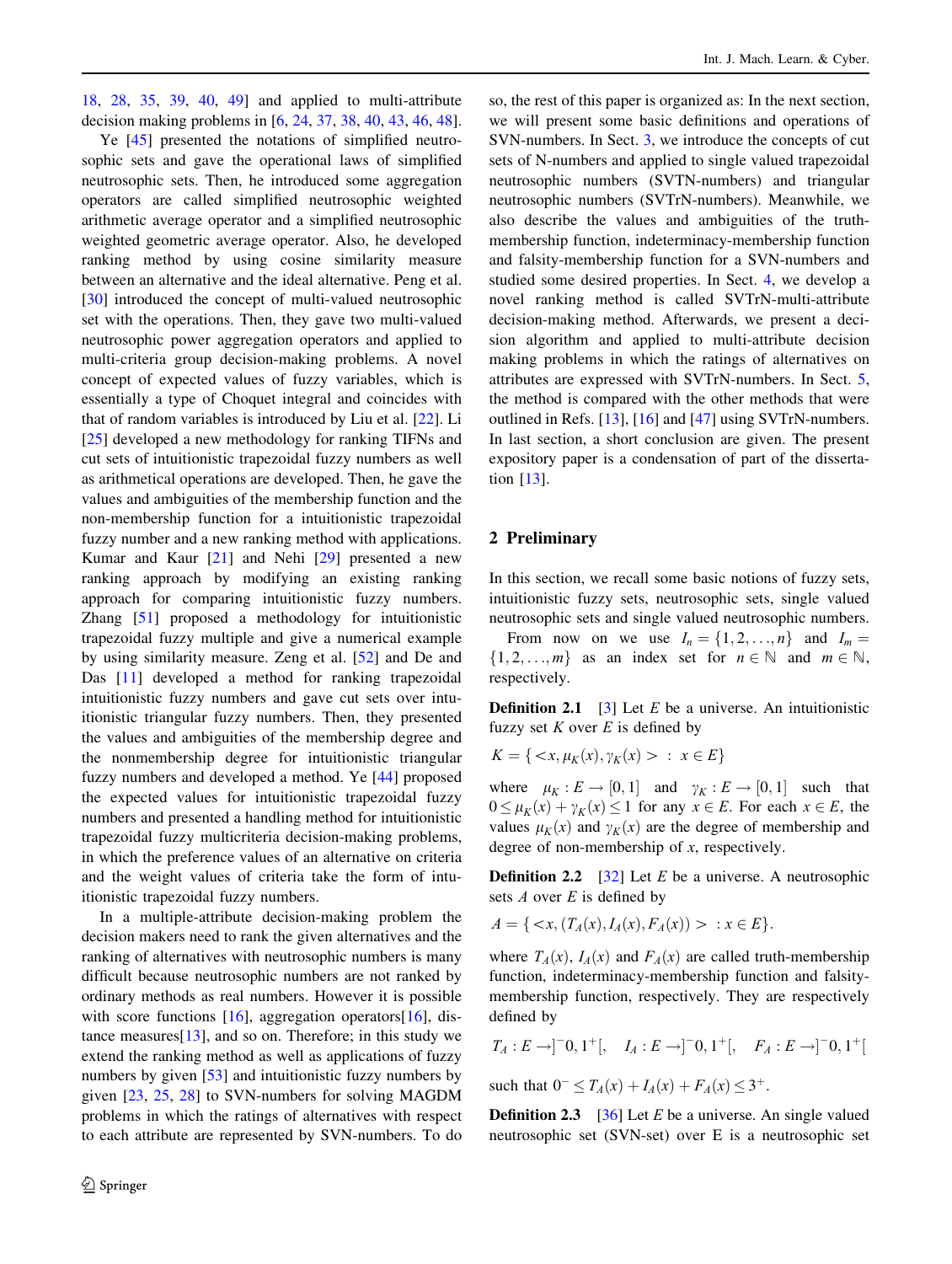over  $E$ , but the truth-membership function, indeterminacymembership function and falsity-membership function are respectively defined by

$$
T_A: E \to [0,1], \quad I_A: E \to [0,1], \quad F_A: E \to [0,1]
$$

such that  $0 \leq T_A(x) + I_A(x) + F_A(x) \leq 3$ .

**Definition 2.4** [13] Let  $w_{\tilde{a}}, u_{\tilde{a}}, v_{\tilde{a}} \in [0,1]$  be any real numbers  $a, b, c, d \in \mathbb{R}$  and  $a, \leq b, \leq a \leq d, (i-1, 2, 3)$ numbers,  $a_i, b_i, c_i, d_i \in \mathbb{R}$  and  $a_i \leq b_i \leq c_i \leq d_i$  (i = 1, 2, 3). Then a single valued neutrosophic number (SVN-number)

$$
\tilde{a} = \langle ((a_1, b_1, c_1, d_1), w_{\tilde{a}}), ((a_2, b_2, c_2, d_2), u_{\tilde{a}}), ((a_3, b_3, c_3, d_3), y_{\tilde{a}}) \rangle
$$

is a special neutrosophic set on the set of real numbers R, whose truth-membership function  $\mu_{\tilde{a}}$ , indeterminacymembership function  $v_{\tilde{a}}$  and falsity-membership function  $\lambda_{\tilde{a}}$  are respectively defined by

$$
\mu_{\tilde{a}} : \mathbb{R} \to [0, w_{\tilde{a}}], \quad \mu_{\tilde{a}}(x) = \begin{cases}\nf_{\mu}^{l}(x), & a_{1} \leq x < b_{1} \\
w_{\tilde{a}}, & b_{1} \leq x < c_{1} \\
f_{\mu}^{r}(x), & c_{1} \leq x \leq d_{1} \\
0, & \text{otherwise}\n\end{cases}
$$
\n
$$
v_{\tilde{a}} : \mathbb{R} \to [u_{\tilde{a}}, 1], \quad v_{\tilde{a}}(x) = \begin{cases}\nf_{v}^{l}(x), & a_{2} \leq x < b_{2} \\
u_{\tilde{a}}, & b_{2} \leq x < c_{2} \\
f_{v}^{r}(x), & c_{2} \leq x \leq d_{2} \\
1, & \text{otherwise}\n\end{cases}
$$
\n
$$
\lambda_{\tilde{a}} : \mathbb{R} \to [v_{\tilde{a}}, 1], \quad \lambda_{\tilde{a}}(x) = \begin{cases}\nf_{\lambda}^{l}(x), & (a_{3} \leq x < b_{3}) \\
y_{\tilde{a}}, & (b_{3} \leq x < c_{3}) \\
f_{\lambda}^{r}(x), & (c_{3} \leq x \leq d_{3}) \\
1, & \text{otherwise}\n\end{cases}
$$

where the functions  $f_{\mu}^l : [a_1, b_1] \rightarrow [0, w_{\bar{a}}], f_{\nu}^r : [c_2, d_2]$ <br> $[u_1, 1]$   $f' : [c_2, d_1] \rightarrow [u_2, 1]$  are continuous and non  $[u_{\tilde{a}}, 1]$   $f_{\tilde{\lambda}}^r : [c_3, d_3] \rightarrow [v_{\tilde{a}}, 1]$  are continuous and nonde-<br>creasing and satisfy the conditions:  $f'(a)$ creasing, and satisfy the conditions:  $f'_\n\mu(a_1) = 0$ ,  $f'(b_1) = u_1$ ,  $f'(c_2) = 1$ ,  $f'(c_3) = u_2$ , and  $0, f'_{\mu}(b_1) = w_{\tilde{a}}, f''_r(c_2) = u_{\tilde{a}}, f''_r(d_2) = 1, f''_r(c_3) = y_{\tilde{a}}, \text{ and}$ <br>  $f'(d_1) = 1$ ; the functions  $f' \cdot [c, d_1] \rightarrow [0, w_1]$   $f' \cdot$  $f_k^r(d_3) = 1$ ; the functions  $f_k^r : [c_1, d_1] \rightarrow [0, w_d], f_v^l :$ <br> $[a, b_1] \rightarrow [w, 1]$  and  $f^l : [a, b_1] \rightarrow [w, 1]$  are continuous  $[a_2, b_2] \rightarrow [u_{\tilde{a}}, 1]$  and  $f'_\lambda : [a_3, b_3] \rightarrow [v_{\tilde{a}}, 1]$  are continuous<br>and populations and estisfy the conditions:  $f'(a_1) = w_{\tilde{a}}$ and nonincreasing, and satisfy the conditions:  $f_{\mu}^{r}(c_1) = w_{\bar{a}}$ ,<br> $f'(d_1) = 0$ ,  $f'(c_2) = 1$ ,  $f'(c_1) = u_{\bar{a}}$ ,  $f'(c_2) = 1$ , and  $f_{\mu}^{r}(d_{1}) = 0$ ,  $f_{\nu}^{l}(a_{2}) = 1$ ,  $f_{\nu}^{l}(b_{2}) = u_{\bar{a}}$ ,  $f_{\lambda}^{l}(a_{3}) = 1$  and  $f_{\lambda}^{l}(b_{3}) = u_{\bar{a}}$ ,  $f_{\lambda}^{l}(a_{3}) = 1$  and  $f'_{\lambda}(b_3) = y_{\tilde{a}}$ .  $[b_1, c_1]$ ,  $a_1$  and  $d_1$  are called the mean interval and the lower and upper limits of the general neutrosophic number  $\tilde{a}$ the lower and upper limits of the general neutrosophic number  $\tilde{a}$ for the truth-membership function, respectively.  $[b_2, c_2]$ ,  $a_2$  and  $d_2$  are called the mean interval and the lower and upper limits of  $d_2$  are called the mean interval and the lower and upper limits of the general neutrosophic number  $\tilde{a}$  for the indeterminacymembership function, respectively.  $[b_3, c_3]$ ,  $a_3$  and  $d_3$  are called<br>the mean interval and the lower and upper limits of the general the mean interval and the lower and upper limits of the general neutrosophic number  $\tilde{a}$  for the falsity-membership function, respectively.  $w_{\tilde{a}}$ ,  $u_{\tilde{a}}$  and  $y_{\tilde{a}}$  are called the maximum truthmembership degree, minimum indeterminacy-membership degree and minimum falsity-membership degree, respectively.

Example 2.5 Assume that  $\tilde{a} =$ <br> $\frac{1}{11}$  (1, 3, 5, 7), 0, 0), (0, 1, 7, 0), 0, 1), (0, 3, 5, 0), 0, 3)), being  $\langle ((1, 3, 5, 7), 0.9), ((0, 1, 7, 9), 0.1), ((0, 3, 5, 9), 0.3) \rangle$  be a<br>SVN number. Then SVN-number. Then,

The meanings of  $\tilde{a}$  is interpreted as follows: For example; the truth-membership degree of the element  $3 \in$ R belonging to  $\tilde{a}$  is 0.9 whereas the indeterminacymembership degree is 0.1 and falsity-membership degree is 0.3 i.e.,  $\mu_{\tilde{a}}(3)=0.9$ ,  $\nu_{\tilde{a}}(3)=0.1$ ,  $\lambda_{\tilde{a}}(3)=0.3$ .

**Definition 2.6** [13] A single valued trapezoidal neutrosophic number (SVTN-number)

$$
\tilde{a} = \langle (a, b, c, d); w_{\tilde{a}}, u_{\tilde{a}}, y_{\tilde{a}} \rangle
$$

is a special neutrosophic set on the real number set R, whose truth-membership, indeterminacy-membership, and a falsity-membership are given as follows:

$$
\mu_{\tilde{a}}(x) = \begin{cases}\n(x-a)w_{\tilde{a}}/(b-a) & (a \leq x < b) \\
w_{\tilde{a}} & (b \leq x \leq c) \\
(d-x)w_{\tilde{a}}/(d-c) & (c < x \leq d) \\
0 & otherwise\n\end{cases}
$$
\n
$$
v_{\tilde{a}}(x) = \begin{cases}\n(b-x + u_{\tilde{a}}(x-a))/(b-a) & (a \leq x < b) \\
u_{\tilde{a}} & (b \leq x \leq c) \\
(x-c + u_{\tilde{a}}(d-x))/(d-c) & (c < x \leq d) \\
0 & otherwise\n\end{cases}
$$

and

$$
\lambda_{\tilde{a}}(x) = \begin{cases}\n b - x + y_{\tilde{a}}(x - a))/(b - a) & (a \le x < b) \\
 y_{\tilde{a}} & (b \le x \le c) \\
 (x - c + y_{\tilde{a}}(d - x))/(d - c) & (c < x \le d) \\
 0 & \text{otherwise}\n\end{cases}
$$

respectively.

**Definition 2.7** [13] A single valued triangular neutrosophic number (SVTrN-number)

$$
\tilde{a} = \langle (a, b, c); w_{\tilde{a}}, u_{\tilde{a}}, y_{\tilde{a}} \rangle
$$

is a special neutrosophic set on the set of real numbers R, whose truth-membership, indeterminacy-membership and falsity-membership functions are respectively defined by

$$
\mu_{\tilde{a}}(x) = \begin{cases}\n(x-a)w_{\tilde{a}}/(b-a), & (a \leq x < b) \\
(c-x)w_{\tilde{a}}/(c-b), & (b \leq x \leq c) \\
0, & otherwise\n\end{cases}
$$
\n
$$
v_{\tilde{a}}(x) = \begin{cases}\n(b-x + u_{\tilde{a}}(x-a))/(b-a) & (a \leq x < b), \\
(x - b + u_{\tilde{a}}(c-x))/(c-b), & (b \leq x \leq c) \\
0, & otherwise\n\end{cases}
$$
\n
$$
\lambda_{\tilde{a}}(x) = \begin{cases}\n(b-x + y_{\tilde{a}}(x-a))/(b-a), & (a \leq x < b) \\
(x - b + y_{\tilde{a}}(c-x))/(c-b), & (b \leq x \leq c) \\
0, & otherwise\n\end{cases}
$$

If  $a \ge 0$  and at least  $c > 0$  then  $\tilde{a} = \langle (a, b, c); w_{\tilde{a}}, u_{\tilde{a}}, y_{\tilde{a}} \rangle$  is called a positive SVTrN-number, denoted by  $\tilde{a} > 0$ .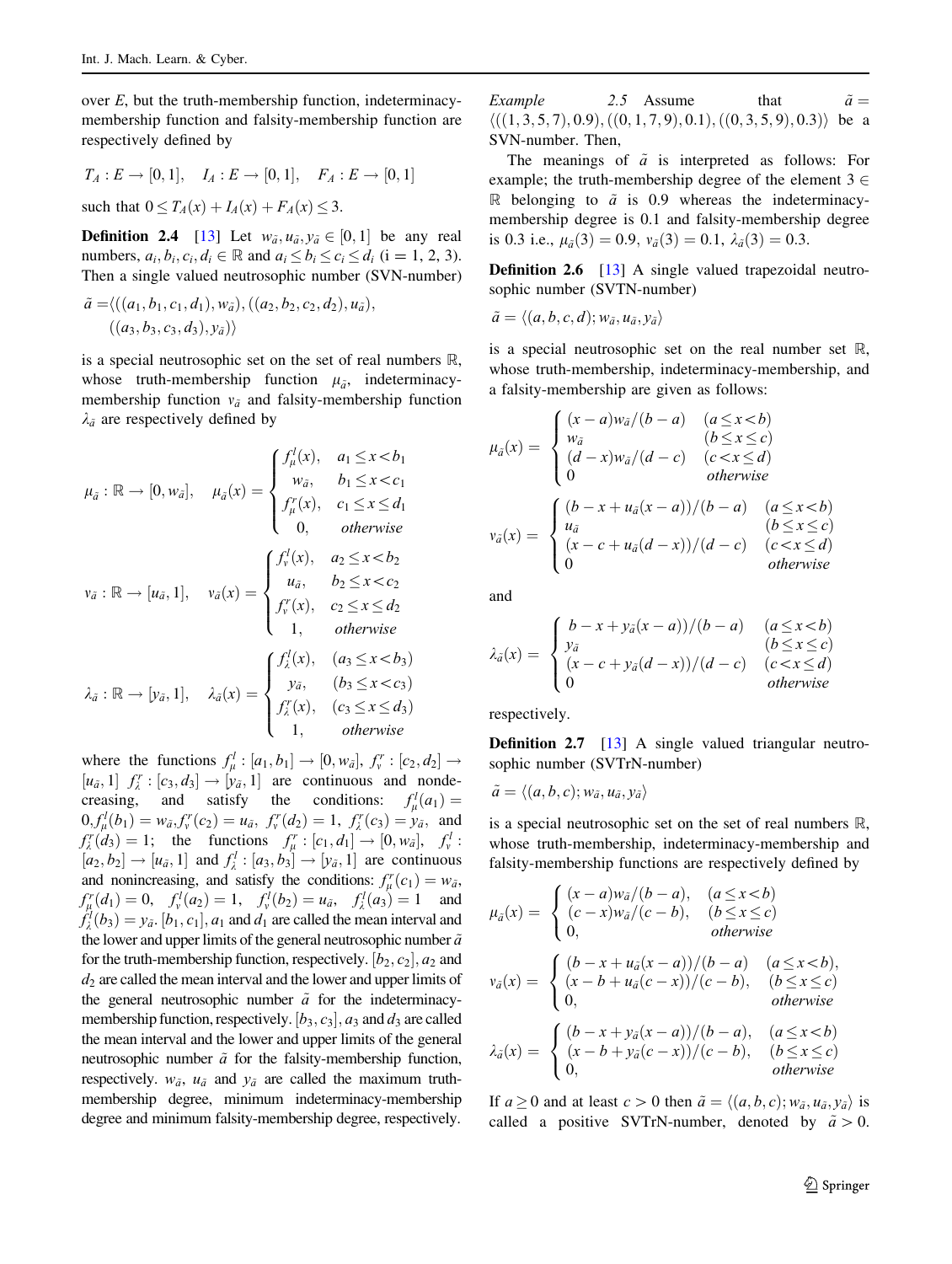Likewise, if  $c \leq 0$  and at least  $a < 0$ , then  $\tilde{a} =$  $\langle (a, b, c); w_{\tilde{a}}, u_{\tilde{a}}, y_{\tilde{a}} \rangle$  is called a negative SVTrN-number, denoted by  $\tilde{a}$  < 0. A SVTrN-number  $\tilde{a} = \langle (a, b, c);$  $w_{\tilde{a}}, u_{\tilde{a}}, v_{\tilde{a}}$  may express an ill-known quantity about a, which is approximately equal to a.

**Definition 2.8** [13] Let  $\tilde{a} = \langle (a_1, b_1, c_1, d_1); w_{\tilde{a}}, u_{\tilde{a}}, y_{\tilde{a}} \rangle$ ,  $\tilde{b} = \langle (a_2, b_2, c_2, d_2); w_{\tilde{b}}, u_{\tilde{b}}, y_{\tilde{b}} \rangle$  be two SVTN-numbers and  $\gamma \neq 0$  be any real number. Then,

1. 
$$
\tilde{a} + \tilde{b} = \langle (a_1 + a_2, b_1 + b_2, c_1 + c_2, d_1 + d_2); w_{\tilde{a}} \wedge w_{\tilde{b}},
$$

$$
u_{\tilde{a}} \vee u_{\tilde{b}}, y_{\tilde{a}} \vee y_{\tilde{b}} \rangle
$$

2. 
$$
\tilde{a}\tilde{b} = \begin{cases} \langle (a_1a_2, b_1b_2, c_1c_2, d_1d_2); w_{\tilde{a}} \wedge w_{\tilde{b}}, u_{\tilde{a}} \vee u_{\tilde{b}}, y_{\tilde{a}} \vee y_{\tilde{b}} \rangle & (d_1 > 0, d_2 > 0) \\ \langle (a_1d_2, b_1c_2, c_1b_2, d_1a_2); w_{\tilde{a}} \wedge w_{\tilde{b}}, u_{\tilde{a}} \vee u_{\tilde{b}}, y_{\tilde{a}} \vee y_{\tilde{b}} \rangle & (d_1 < 0, d_2 > 0) \\ \langle (d_1d_2, c_1c_2, b_1b_2, a_1a_2); w_{\tilde{a}} \wedge w_{\tilde{b}}, u_{\tilde{a}} \vee u_{\tilde{b}}, y_{\tilde{a}} \vee y_{\tilde{b}} \rangle & (d_1 < 0, d_2 < 0) \end{cases}
$$

3. 
$$
\gamma \tilde{a} = \begin{cases} \langle (\gamma a_1, \gamma b_1, \gamma c_1, \gamma d_1); w_{\tilde{a}}, u_{\tilde{a}}, y_{\tilde{a}} \rangle & (\gamma > 0) \\ \langle (\gamma d_1, \gamma c_1, \gamma b_1, \gamma a_1); w_{\tilde{a}}, u_{\tilde{a}}, y_{\tilde{a}} \rangle & (\gamma < 0) \end{cases}
$$

**Definition 2.9** [13] Let  $\tilde{a} = \langle (a_1, b_1, c_1); w_{\tilde{a}}, u_{\tilde{a}}, y_{\tilde{a}} \rangle, \tilde{b} =$  $\langle (a_2, b_2, c_2); w_{\tilde{b}}, u_{\tilde{b}}, y_{\tilde{b}} \rangle$  be two SVTrN-numbers and  $\gamma \neq 0$ be any real number. Then,

1. 
$$
\tilde{a} + \tilde{b} = \langle (a_1 + a_2, b_1 + b_2, c_1 + c_2); w_{\tilde{a}} \wedge w_{\tilde{b}}, u_{\tilde{a}} \vee u_{\tilde{b}}, y_{\tilde{a}} \vee y_{\tilde{b}} \rangle
$$

2. 
$$
\tilde{a}\tilde{b} = \begin{cases} \langle (a_1a_2, b_1b_2, c_1c_2); w_{\tilde{a}} \wedge w_{\tilde{b}}, u_{\tilde{a}} \vee u_{\tilde{b}}, y_{\tilde{a}} \vee y_{\tilde{b}} \rangle & (c_1a_2, b_1b_2, c_1a_2); w_{\tilde{a}} \wedge w_{\tilde{b}}, u_{\tilde{a}} \vee u_{\tilde{b}}, y_{\tilde{a}} \vee y_{\tilde{b}} \rangle & (c_1c_2, b_1b_2, a_1a_2); w_{\tilde{a}} \wedge w_{\tilde{b}}, u_{\tilde{a}} \vee u_{\tilde{b}}, y_{\tilde{a}} \vee y_{\tilde{b}} \rangle & (d_1b_2, b_1b_2, a_1a_2); w_{\tilde{a}} \wedge w_{\tilde{b}}, u_{\tilde{a}} \vee u_{\tilde{b}}, y_{\tilde{a}} \vee y_{\tilde{b}} \rangle & (e_1b_2, b_1b_2, a_1a_2); w_{\tilde{a}} \wedge w_{\tilde{b}}, u_{\tilde{a}} \vee u_{\tilde{b}}, y_{\tilde{a}} \vee y_{\tilde{b}} \rangle & (f_1b_2, b_1b_2, a_1a_2); w_{\tilde{a}} \vee w_{\tilde{b}}, u_{\tilde{a}} \vee u_{\tilde{b}}, y_{\tilde{a}} \vee y_{\tilde{b}} \rangle & (f_1b_2, b_1b_2, b_1b_2, b_1b_2, b_1b_2, b_1b_2, b_1b_2, b_1b_2, b_1b_2, b_1b_2, b_1b_2, b_1b_2, b_1b_2, b_1b_2, b_1b_2, b_1b_2, b_1b_2, b_1b_2, b_1b_2, b_1b_2, b_1b_2, b_1b_2, b_1b_2, b_1b_2, b_1b_2, b_1b_2, b_1b_2, b_1b_2, b_1b_2, b_1b_2, b_1b_2, b_1b_2, b_1b_2, b_1b_2, b_1b_2, b
$$

3. 
$$
\gamma \tilde{a} = \begin{cases} \langle (\gamma a_1, \gamma b_1, \gamma c_1); w_{\tilde{a}}, u_{\tilde{a}}, \gamma \rangle & (\gamma > 0) \\ \langle (\gamma c_1, \gamma b_1, \gamma a_1); w_{\tilde{a}}, u_{\tilde{a}}, \gamma \rangle & (\gamma < 0) \end{cases}
$$

# 3 Concepts of values and ambiguities for SVNnumbers

In this section, we first define the concept of cut (or level) sets, values, ambiguities, weighted values and weighted ambiguities of SVN-numbers and give some desired properties. Also we developed a ranking method of SVNnumbers. In the following, some definitions and operations on intuitionistic sets defined in [23–25, 37, 48], we extend these definitions and operations to single valued neutrosophic sets [36].

**Definition** 3.1 Let  $\tilde{a} = \langle ((a_1, b_1, c_1, d_1), w_{\tilde{a}}), ((a_2, b_2, d_2), (b_1, b_2), (b_2, d_1), w_{\tilde{a}} \rangle \rangle$  $(c_2, d_2), u_{\tilde{a}}), ((a_3, b_3, c_3, d_3), y_{\tilde{a}})$  be a SVN-number. Then,  $\langle \alpha, \beta, \gamma \rangle$ -cut set of the SVN-number  $\tilde{a}$ , denoted by  $\tilde{a}_{\langle \alpha, \beta, \gamma \rangle}$ , is defined as;

$$
\tilde{a}_{\langle \alpha,\beta,\gamma\rangle} = \{x \mid \mu_{\tilde{a}}(x) \geq \alpha, \ v_{\tilde{a}}(x) \leq \beta, \ \lambda_{\tilde{a}}(x) \leq \gamma, \ x \in R\}.
$$

which satisfies the conditions as follows:  $0 \leq \alpha \leq w_{\tilde{a}}, u_{\tilde{a}} \leq \beta \leq 1, y_{\tilde{a}} \leq \gamma \leq 1$  and  $0 \leq \alpha + \beta + \gamma \leq 3$ .

Clearly, any  $\langle \alpha, \beta, \gamma \rangle$ -cut set  $\tilde{a}_{\langle \alpha, \beta, \gamma \rangle}$  of a SVN-number  $\tilde{a}$ is a crisp subset of the real number set R.

**Definition 3.2** Let  $\tilde{a} = \langle ((a_1, b_1, c_1, d_1), w_{\tilde{a}}), ((a_2, b_2, c_2, d_1), w_{\tilde{a}}) \rangle$  $(d_2), u_{\tilde{a}}), ((a_3, b_3, c_3, d_3), y_{\tilde{a}})$  be a SVN-number. Then,  $\alpha$ cut set of the SVN-number  $\tilde{a}$ , denoted by  $\tilde{a}_{\alpha}$ , is defined as;

$$
\tilde{a}_{\alpha} = \{x \mid \mu_{\tilde{a}}(x) \geq \alpha, \ x \in R\}.
$$

where  $\alpha \in [0, w_{\tilde{a}}]$ .<br>Clearly any  $\alpha$ 

Clearly, any  $\alpha$ -cut set of a SVN-number  $\tilde{a}$  is a crisp subset of the real number set R.

$$
(d_1 > 0, d_2 > 0)(d_1 < 0, d_2 > 0)(d_1 < 0, d_2 < 0)
$$

In here, any  $\alpha$ -cut set of a SVN-number  $\tilde{a}$  for truthmembership function is a closed interval, denoted by  $\tilde{a}_{\alpha}=[L_{\tilde{a}}(\alpha), R_{\tilde{a}}(\alpha)].$ 

**Definition** 3.3 Let  $\tilde{a} = \langle ((a_1, b_1, c_1, d_1), w_{\tilde{a}}), ((a_2, b_2, d_2), (b_3, d_3)\rangle$  $c_2, d_2$ ,  $u_{\tilde{a}}$ ,  $((a_3, b_3, c_3, d_3), y_{\tilde{a}})$  be a SVN-number. Then,  $\beta$ -cut set of the SVN-number  $\tilde{a}$ , denoted by  $\tilde{a}^{\beta}$ , is defined as;  $\tilde{a}^{\beta} = \{x \mid v_{\tilde{a}}(x) \leq \beta, x \in R\}$ 

 $c_1 > 0, c_2 > 0$  $c_1 < 0, c_2 > 0$  $(c_1 < 0, c_2 < 0)$ 

where  $\beta \in [u_{\tilde{a}}, 1].$ <br>Clearly, any b

Clearly, any  $\beta$ -cut set of a SVN-number  $\tilde{a}$  is a crisp subset of the real number set R.

In here, any  $\beta$ -cut set of a SVN-number  $\tilde{a}$  for indeterminacy-membership function is a closed interval, denoted by  $\tilde{a}^{\beta} = [L'_{\tilde{a}}(\beta), R'_{\tilde{a}}(\beta)].$ 

**Definition 3.4** Let  $\tilde{a} = \langle ((a_1, b_1, c_1, d_1), w_{\tilde{a}}), ((a_2, b_2, c_2, d_1), w_{\tilde{a}}) \rangle$  $(d_2), u_{\tilde{a}}), ((a_3, b_3, c_3, d_3), y_{\tilde{a}})$  be a SVN-number. Then,  $\gamma$ cut set of the SVN-number  $\tilde{a}$ , denoted by  $\tilde{a}$ , is defined as;

$$
{}^{\gamma}\tilde{a} = \{x \mid \lambda_{\tilde{a}}(x) \leq \gamma, \ x \in R\}
$$

where  $\gamma \in [y_{\tilde{a}}, 1].$ <br>Clearly, any

Clearly, any y-cut set of a SVN-number  $\tilde{a}$  is a crisp subset of the real number set R.

In here, any  $\gamma$ -cut set of a SVN-number  $\tilde{a}$  for falsitymembership function is a closed interval, denoted by  $\tilde{a} = [L''_{\tilde{a}}(\gamma), R''_{\tilde{a}}(\gamma)].$ 

**Theorem 3.5** Let  $\tilde{a} = \langle ((a_1, b_1, c_1, d_1), w_{\tilde{a}}), ((a_2, b_2, c_2, d_1), w_{\tilde{a}}) \rangle$  $(d_2), u_{\tilde{a}}), ((a_3, b_3, c_3, d_3), y_{\tilde{a}})$  be a SVN-number. Then,  $\tilde{a}_{\langle \alpha,\beta,\gamma\rangle} = \tilde{a}_{\alpha} \cap \tilde{a}^{\beta} \cap ^{\gamma} \tilde{a}$  is hold.

Proof Its trivial.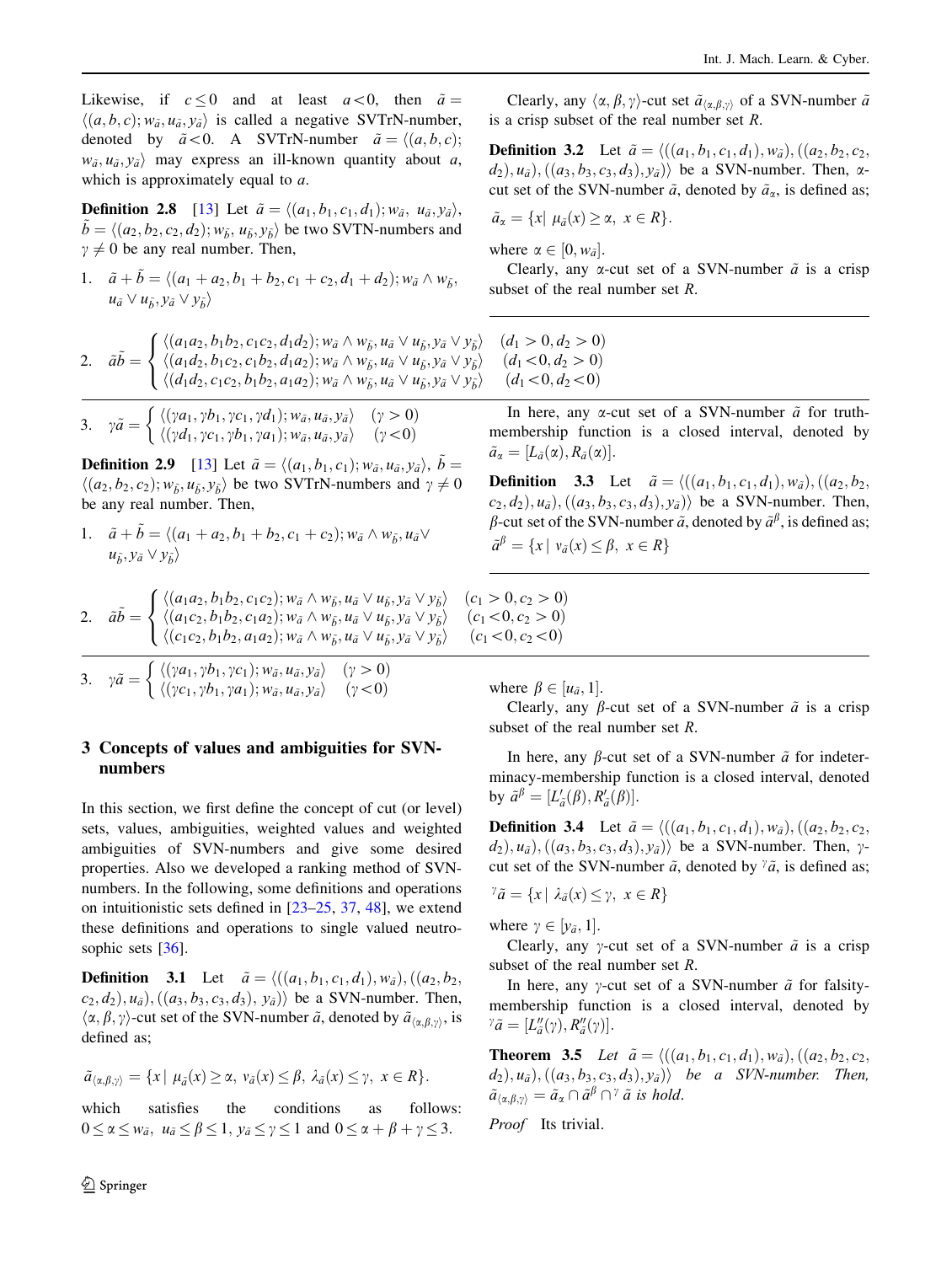**Definition** 3.6 Let  $\tilde{a} = \langle ((a_1, b_1, c_1, d_1), w_{\tilde{a}}), ((a_2, b_2, d_2), (b_1, b_2, d_3) \rangle \rangle$  $(c_2, d_2), u_{\tilde{a}}), ((a_3, b_3, c_3, d_3), y_{\tilde{a}})$  be a SVN-number and  $\tilde{a}_{\alpha} = [L_{\tilde{a}}(\alpha), R_{\tilde{a}}(\alpha)], \quad \tilde{a}^{\beta} = [L'_{\tilde{a}}(\beta), R'_{\tilde{a}}(\beta)]$  and  ${}^{\gamma}\tilde{a} = [L''_{\tilde{a}}(\gamma),$ <br> $B''(\gamma)$  be any  $\alpha$  cut set  $\beta$  cut set and y cut set of the SVN  $R_{\alpha}^{\prime\prime}(\gamma)$ , be any  $\alpha$ -cut set,  $\beta$ -cut set and  $\gamma$ -cut set of the SVN-<br>number  $\tilde{\alpha}$  respectively. Then number  $\tilde{a}$ , respectively. Then,

1. The values of the SVN-number  $\tilde{a}$  for  $\alpha$ -cut set, denoted by  $V_{\mu}(\tilde{a})$ , is defined as;

$$
V_{\mu}(\tilde{a}) = \int_0^{w_{\tilde{a}}} (L_{\tilde{a}}(\alpha) + R_{\tilde{a}}(\alpha)) f(\alpha) d\alpha \tag{1}
$$

where  $f(\alpha) \in [0, 1]$  ( $\alpha \in [0, w_{\bar{a}}]$ ),  $f(0) = 0$  and  $f(\alpha)$  is<br>monotonic and nondecreasing of  $\alpha \in [0, w_{\alpha}]$ monotonic and nondecreasing of  $\alpha \in [0, w_{\tilde{a}}]$ .<br>The values of the SVN number  $\tilde{\alpha}$  for  $\beta$  cut set

2. The values of the SVN-number  $\tilde{a}$  for  $\beta$ -cut set, denoted by  $V_{\nu}(\tilde{a})$ , is defined as;

$$
V_{\nu}(\tilde{a}) = \int_{u_{\tilde{a}}}^{1} (L'_{\tilde{a}}(\beta) + R'_{\tilde{a}}(\beta)) g(\beta) d\beta \tag{2}
$$

where  $g(\beta) \in [0, 1]$   $(\beta \in [u_{\tilde{a}}, 1]), g(1) = 0$  and  $g(\beta)$  is<br>monotonic and nonincreasing of  $\beta \in [u_{\tilde{a}}, 1]$ monotonic and nonincreasing of  $\beta \in [u_{\tilde{a}}, 1].$ <br>The values of the SVN number  $\tilde{\alpha}$  for y cut set

3. The values of the SVN-number  $\tilde{a}$  for y-cut set, denoted by  $V_1(\tilde{a})$ , is defined as;

$$
V_{\lambda}(\tilde{a}) = \int_{y_{\tilde{a}}}^{1} (L''_{\tilde{a}}(\gamma) + R''_{\tilde{a}}(\gamma)) h(\gamma) d\gamma
$$
\n(3)

where  $h(\gamma) \in [0, 1]$  ( $\gamma \in [\gamma_a, 1]$ ),  $h(1) = 0$  and  $h(\gamma)$  is<br>monotonic and nonincreasing of  $\gamma \in [\gamma_a, 1]$ monotonic and nonincreasing of  $\gamma \in [y_{\tilde{a}}, 1].$ 

From now on, without loss of generality, we use  $f(\alpha) = \alpha \ (\alpha \in [0, w_{\tilde{a}}]), \quad g(\beta) = 1 - \beta \ (\beta \in [u_{\tilde{a}}, 1])$ <br>  $h(\alpha) = 1 - \alpha \ (\alpha \in [u_{\tilde{a}}, 1])$  for f, a and h, respective and  $h(\gamma) = 1 - \gamma \ (\gamma \in [y_{\tilde{a}}, 1]) \text{ for } f, g \text{ and } h, \text{ respectively.}$ 

**Definition 3.7** Let  $\tilde{a} = \langle ((a_1, b_1, c_1, d_1), w_{\tilde{a}}), ((a_2, b_2, c_2, d_1), w_{\tilde{a}}) \rangle$  $(d_2), u_{\tilde{a}}), ((a_3, b_3, c_3, d_3), y_{\tilde{a}})$  be a SVN-number and  $\tilde{a}_{\alpha} =$  $[L_{\tilde{a}}(\alpha), R_{\tilde{a}}(\alpha)], \tilde{a}^{\beta} = [L'_{\tilde{a}}(\beta), R'_{\tilde{a}}(\beta)]$  and  ${}^{\gamma}\tilde{a} = [L''_{\tilde{a}}(\gamma), R''_{\tilde{a}}(\gamma)],$ <br>be any  $\alpha$  cut set  $\beta$  cut set and  $\gamma$  cut set of the SVN number be any  $\alpha$ -cut set,  $\beta$ -cut set and  $\gamma$ -cut set of the SVN-number  $\tilde{a}$ , respectively. Then,

1. The ambiguities of the SVN-number  $\tilde{a}$  for  $\alpha$ -cut set, denoted by  $A_u(\tilde{a})$ , is defined as;

$$
A_{\mu}(\tilde{a}) = \int_0^{w_{\tilde{a}}} (R_{\tilde{a}}(\alpha) - L_{\tilde{a}}(\alpha)) f(\alpha) d\alpha
$$

where  $f(\alpha) \in [0, 1]$   $(\alpha \in [0, w_{\tilde{\alpha}}]).$ <br>The ambiguities of the SVN number

2. The ambiguities of the SVN-number  $\tilde{a}$  for  $\beta$ -cut set, denoted by  $A_{\nu}(\tilde{a})$ , is defined as;

$$
A_{\nu}(\tilde{a}) = \int_{u_{\tilde{a}}}^{1} (R'_{\tilde{a}}(\beta) - L'_{\tilde{a}}(\beta)) g(\beta) d\beta,
$$

where  $g(\beta) \in [0, 1]$   $(\beta \in [u_{\tilde{a}}, 1]), g(1) = 0$  and  $g(\beta)$  is<br>monotonic and nonincreasing of  $\beta \in [u_{\tilde{a}}, 1]$ monotonic and nonincreasing of  $\beta \in [u_{\tilde{a}}, 1]$ .<br>The ambiguities of the SVN number  $\tilde{a}$  for

3. The ambiguities of the SVN-number  $\tilde{a}$  for y-cut set, denoted by  $A_{\lambda}(\tilde{a})$ , is defined as;

$$
A_{\lambda}(\tilde{a})=\int_{y_{\tilde{a}}}^{1}(R''_{\tilde{a}}(\gamma)-L''_{\tilde{a}}(\gamma))h(\gamma)d\gamma,
$$

where  $h(\beta) \in [0, 1]$  ( $\gamma \in [y_{\tilde{a}}, 1]$ ),  $h(1) = 0$  and  $h(\gamma)$  is<br>monotonic and nonincreasing of  $\gamma \in [y_{\tilde{a}}, 1]$ monotonic and nonincreasing of  $\gamma \in [y_{\tilde{a}}, 1]$ .

In here,  $A_{\mu}(\tilde{a})$ ,  $A_{\nu}(\tilde{a})$  and  $A_{\lambda}(\tilde{a})$  basically measure how much there is vagueness in the SVN-number  $\tilde{a}$ .

**Corollary 3.8** Let  $\tilde{a} = \langle (a, b, c, d); w_{\tilde{a}}, u_{\tilde{a}}, y_{\tilde{a}} \rangle$  is an arbitrary SVTN-number. Then,

1.  $\alpha$ -cut set of the SVTN-number  $\tilde{a}$  for truth-membership is calculated as;

$$
\tilde{a}_{\alpha} = [L_{\tilde{a}}(\alpha), R_{\tilde{a}}(\alpha)] = \left[\frac{(w_{\tilde{a}} - \alpha)a + \alpha b}{w_{\tilde{a}}}, \frac{(w_{\tilde{a}} - \alpha)d + \alpha c}{w_{\tilde{a}}}\right]
$$

where  $\alpha \in [0, w_{\tilde{a}}]$ . If  $f(\alpha) = \alpha$ , we can obtain the value<br>and ambiguity of the SVTN number  $\tilde{a}$ , respectively as: and ambiguity of the SVTN-number  $\tilde{a}$ , respectively, as;

$$
V_{\mu}(\tilde{a}) = \int_0^{w_{\tilde{a}}} \left[ (a+d) + \frac{(b+c-a-d)\alpha}{w_{\tilde{a}}} \right] \alpha d\alpha
$$
  
= 
$$
\left[ \frac{(a+d)\alpha^2}{2} + \frac{(b+c-a-d)\alpha^3}{3w_{\tilde{a}}} \right] \Big|_0^{w_{\tilde{a}}}
$$
  
= 
$$
\frac{(a+2b+2c+d)w_{\tilde{a}}^2}{6}
$$

and

$$
r l A_{\mu}(\tilde{a}) = \int_0^{w_{\tilde{a}}} \left[ (d-a) - \frac{(d-a+b-c)\alpha}{w_{\tilde{a}}} \right] \alpha d\alpha
$$
  
= 
$$
\left[ \frac{(d-a)\alpha^2}{2} - \frac{(d-a+b-c)\alpha^3}{3w_{\tilde{a}}} \right] \Big|_0^{w_{\tilde{a}}}
$$
  
= 
$$
\frac{(d-a+2c-2b)w_{\tilde{a}}^2}{6}
$$

2.  $\beta$ -cut set of the SVTN-number  $\tilde{a}$  for indeterminacymembership is calculated as;

$$
\tilde{a}^{\beta} = [L'_{\tilde{a}}(\beta), R'_{\tilde{a}}(\beta)]
$$
  
= 
$$
\left[\frac{(1-\beta)b + (\beta - u_{\tilde{a}})a}{1 - u_{\tilde{a}}}, \frac{(1-\beta)c + (\beta - u_{\tilde{a}})d}{1 - u_{\tilde{a}}}\right].
$$

where  $\beta \in [u_{\tilde{a}}, 1]$ . If  $g(\beta) = 1 - \beta$ , we can obtain the<br>value and ambiguity of the SVTN number  $\tilde{a}$ , respectively value and ambiguity of the SVTN-number  $\tilde{a}$ , respectively, as;

$$
V_v(\tilde{a}) = \int_{u_{\tilde{a}}}^{1} \left[ (a+d) + \frac{(b+c-a-d)(1-\beta)}{1-u_{\tilde{a}}} \right] (1-\beta)d\beta
$$
  
= 
$$
\left[ -\frac{(a+d)(1-\beta)^2}{2} - \frac{(b+c-a-d)(1-\beta)^3}{3(1-u_{\tilde{a}})} \right] \Big|_{u_{\tilde{a}}}^{1}
$$
  
= 
$$
\frac{(a+2b+2c+d)(1-u_{\tilde{a}})^2}{6}
$$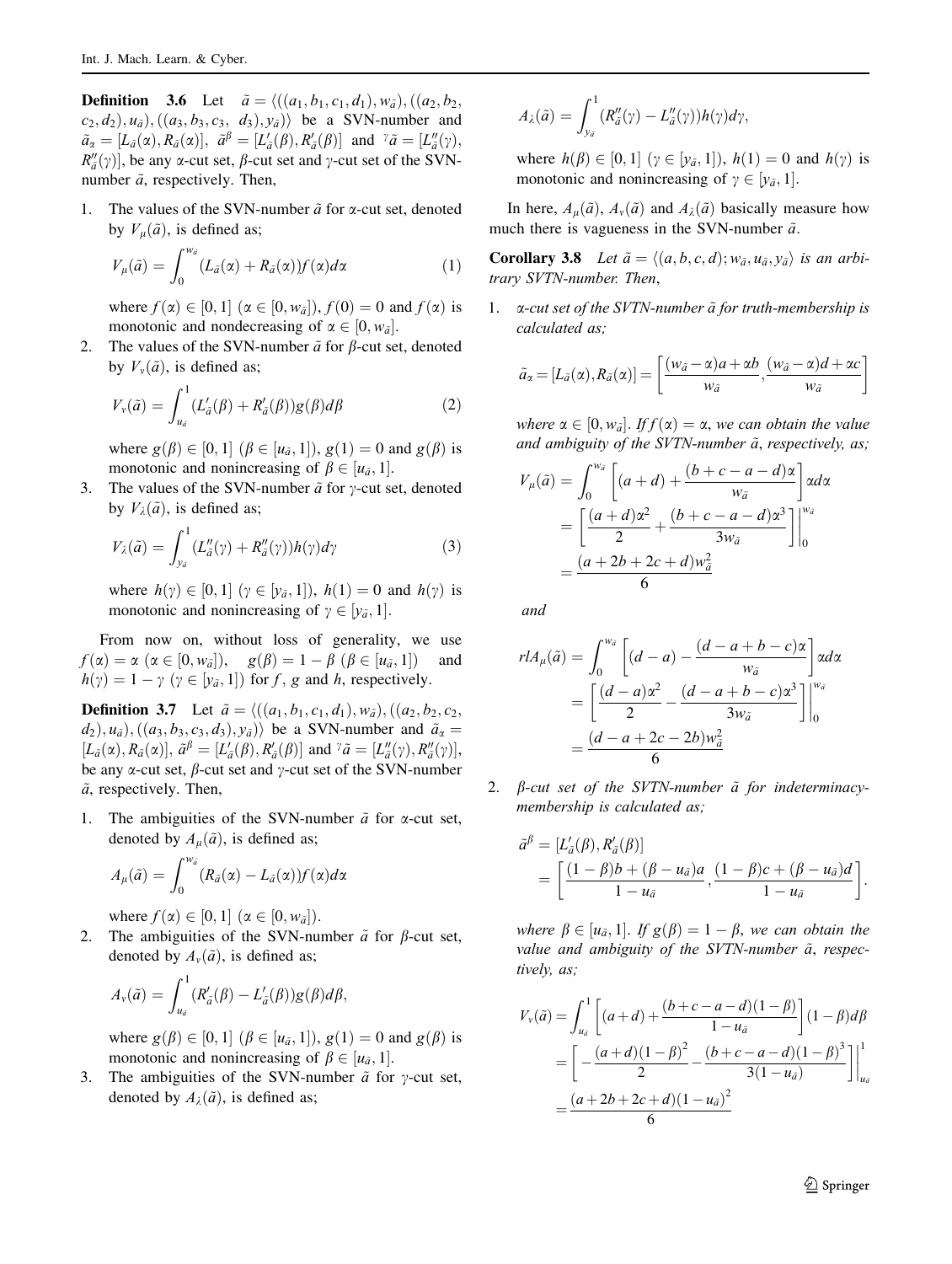and

$$
A_{\nu}(\tilde{a}) = \int_{u_{\tilde{a}}}^{1} \left[ (d-a) - \frac{(d-a+b-c)(1-\beta)}{1-u_{\tilde{a}}} \right] (1-\beta) d\beta
$$
  
= 
$$
\left[ -\frac{(d-a)(1-\beta)^2}{2} - \frac{(d-a+b-c)(1-\beta)^3}{3(1-u_{\tilde{a}})} \right] \Big|_{u_{\tilde{a}}}^{1}
$$
  
= 
$$
\frac{(d-a+2c-2b)(1-u_{\tilde{a}})^2}{6}
$$

3.  $\gamma$ -cut set of the SVTN-number  $\tilde{a}$  for falsity-membership is calculated as;

$$
\begin{aligned} \n\tilde{\mathbf{a}} &= \left[ L_d''(\gamma), R_{\tilde{a}}''(\gamma) \right] \\ \n&= \left[ \frac{(1-\gamma)b + (\gamma - y_{\tilde{a}})a}{1 - y_{\tilde{a}}}, \frac{(1-\gamma)c + (\gamma - y_{\tilde{a}})d}{1 - y_{\tilde{a}}} \right] \n\end{aligned}
$$

where  $\gamma \in [\gamma_{\tilde{a}}, 1]$ . If  $h(\gamma) = 1 - \gamma$ , we can obtain the<br>value and ambiquity of the SVTN number  $\tilde{a}$ , respectively value and ambiguity of the SVTN-number  $\tilde{a}$ , respectively, as;

$$
V_{\lambda}(\tilde{a}) = \int_{y_{\tilde{a}}}^{1} \left[ (a+d) + \frac{(b+c-a-d)(1-\gamma)}{1-y_{\tilde{a}}} \right] (1-\gamma)d\gamma
$$
  
= 
$$
\left[ -\frac{(a+d)(1-\gamma)^2}{2} - \frac{(b+c-a-d)(1-\gamma)^3}{3(1-y_{\tilde{a}})} \right] \Big|_{y_{\tilde{a}}}^{1}
$$
  
= 
$$
\frac{(a+2b+2c+d)(1-y_{\tilde{a}})^2}{6}
$$

and

$$
A_{\lambda}(\tilde{a}) = \int_{y_{\tilde{a}}}^{1} \left[ (d-a) - \frac{(d-a+b-c)(1-\gamma)}{1-u_{\tilde{a}}} \right] (1-\gamma)d\gamma
$$
  
= 
$$
\left[ -\frac{(d-a)(1-\gamma)^{2}}{2} - \frac{(d-a+b-c)(1-\gamma)^{3}}{3(1-y_{\tilde{a}})} \right] \Big|_{y_{\tilde{a}}}^{1}
$$
  
= 
$$
\frac{(d-a+2c-2b)(1-y_{\tilde{a}})^{2}}{6}
$$

**Corollary 3.9** Let  $\tilde{a} = \langle (a, b, c); w_{\tilde{a}}, u_{\tilde{a}}, y_{\tilde{a}} \rangle$  is an arbitrary SVTrN-number. Then,

1.  $\alpha$ -cut set of the SVTrN-number  $\tilde{a}$  for truth-membership is calculated as;

$$
[L_{\tilde{a}}(\alpha), R_{\tilde{a}}(\alpha)] = \left[\frac{(w_{\tilde{a}}-\alpha)a + \alpha b}{w_{\tilde{a}}}, \frac{(w_{\tilde{a}}-\alpha)c + \alpha b}{w_{\tilde{a}}}\right]
$$

If  $f(\alpha) = \alpha$ , we can obtain the value and ambiguity of the SVTrN-number  $\tilde{a}$ , respectively, as;

$$
V_{\mu}(\tilde{a}) = \int_0^{w_{\tilde{a}}} \left[ (a+c) + \frac{(2b-a-c)\alpha}{w_{\tilde{a}}} \right] \alpha d\alpha
$$
  
= 
$$
\left[ \frac{(a+c)\alpha^2}{2} + \frac{(2b-a-c)\alpha^3}{3w_{\tilde{a}}} \right] \Big|_0^{w_{\tilde{a}}}
$$
  
= 
$$
\frac{(a+4b+c)w_{\tilde{a}}^2}{6}
$$

and

$$
A_{\mu}(\tilde{a}) = \int_0^{w_{\tilde{a}}} \left[ (c-a) - \frac{(c-a)\alpha}{w_{\tilde{a}}} \right] \alpha d\alpha
$$
  
= 
$$
\left[ \frac{(c-a)\alpha^2}{2} - \frac{(c-a)\alpha^3}{3w_{\tilde{a}}} \right] \Big|_0^{w_{\tilde{a}}}
$$
  
= 
$$
\frac{(c-a)w_{\tilde{a}}^2}{6}
$$

2.  $\beta$ -cut set of the SVTrN-number  $\tilde{a}$  for indeterminacymembership is calculated as;

$$
[L'_{\tilde{a}}(\beta), R'_{\tilde{a}}(\beta)]
$$
  
= 
$$
\left[\frac{(1-\beta)b + (\beta - u_{\tilde{a}})a}{1 - u_{\tilde{a}}}, \frac{(1-\beta)b + (\beta - u_{\tilde{a}})c}{1 - u_{\tilde{a}}}\right]
$$

If  $g(\beta) = 1 - \beta$ , we can obtain the value and ambiguity of the SVTrN-number  $\tilde{a}$ , respectively, as;

$$
V_{\nu}(\tilde{a}) = \int_{u_{\tilde{a}}}^{1} \left[ (a+c) + \frac{(2b-a-c)(1-\beta)}{1-u_{\tilde{a}}} \right] (1-\beta) d\beta
$$
  
= 
$$
\left[ -\frac{(a+c)(1-\beta)^2}{2} + \frac{(2b-a-c)(1-\beta)^3}{3(1-u_{\tilde{a}})} \right] \Big|_{u_{\tilde{a}}}^{1}
$$
  
= 
$$
\frac{(a+4b+c)(1-u_{\tilde{a}})^2}{6}
$$

and

$$
A_{\nu}(\tilde{a}) = \int_{u_{\tilde{a}}}^{1} \left[ (c - a) - \frac{(c - a)(1 - \beta)}{1 - u_{\tilde{a}}} \right] (1 - \beta) d\beta
$$
  
= 
$$
\left[ - \frac{(c - a)(1 - \beta)^2}{2} + \frac{(c - a)(1 - \beta)^3}{3(1 - u_{\tilde{a}})} \right] \Big|_{u_{\tilde{a}}}^{1}
$$
  
= 
$$
\frac{(c - a)(1 - u_{\tilde{a}})^2}{6}
$$

3.  $\gamma$ -cut set of the SVTrN-number  $\tilde{a}$  for falsity-membership is calculated as;

$$
[L_{\tilde{a}}''(\gamma), R_{\tilde{a}}''(\gamma)]
$$
  
= 
$$
\left[\frac{(1-\gamma)b+(\gamma-y_{\tilde{a}})a}{1-y_{\tilde{a}}}, \frac{(1-\gamma)b+(\gamma-y_{\tilde{a}})c}{1-y_{\tilde{a}}}\right].
$$

where  $\gamma \in [\gamma_{\tilde{a}}, 1]$ . If  $h(\gamma) = 1 - \gamma$ , we can obtain the<br>value and ambiguity of the SVTrN number  $\tilde{a}$  respectively value and ambiguity of the SVTrN-number  $\tilde{a}$ , respectively, as;

$$
V_{\lambda}(\tilde{a}) = \int_{y_{\tilde{a}}}^{1} \left[ (a+c) + \frac{(2b-a-c)(1-\gamma)}{1-y_{\tilde{a}}} \right] (1-\gamma)d\gamma
$$
  
= 
$$
\left[ -\frac{(a+c)(1-\gamma)^{2}}{2} - \frac{(2b-a-c)(1-\gamma)^{3}}{3(1-y_{\tilde{a}})} \right] \Big|_{y_{\tilde{a}}}^{1}
$$
  
= 
$$
\frac{(a+4a+c)(1-y_{\tilde{a}})^{2}}{6}
$$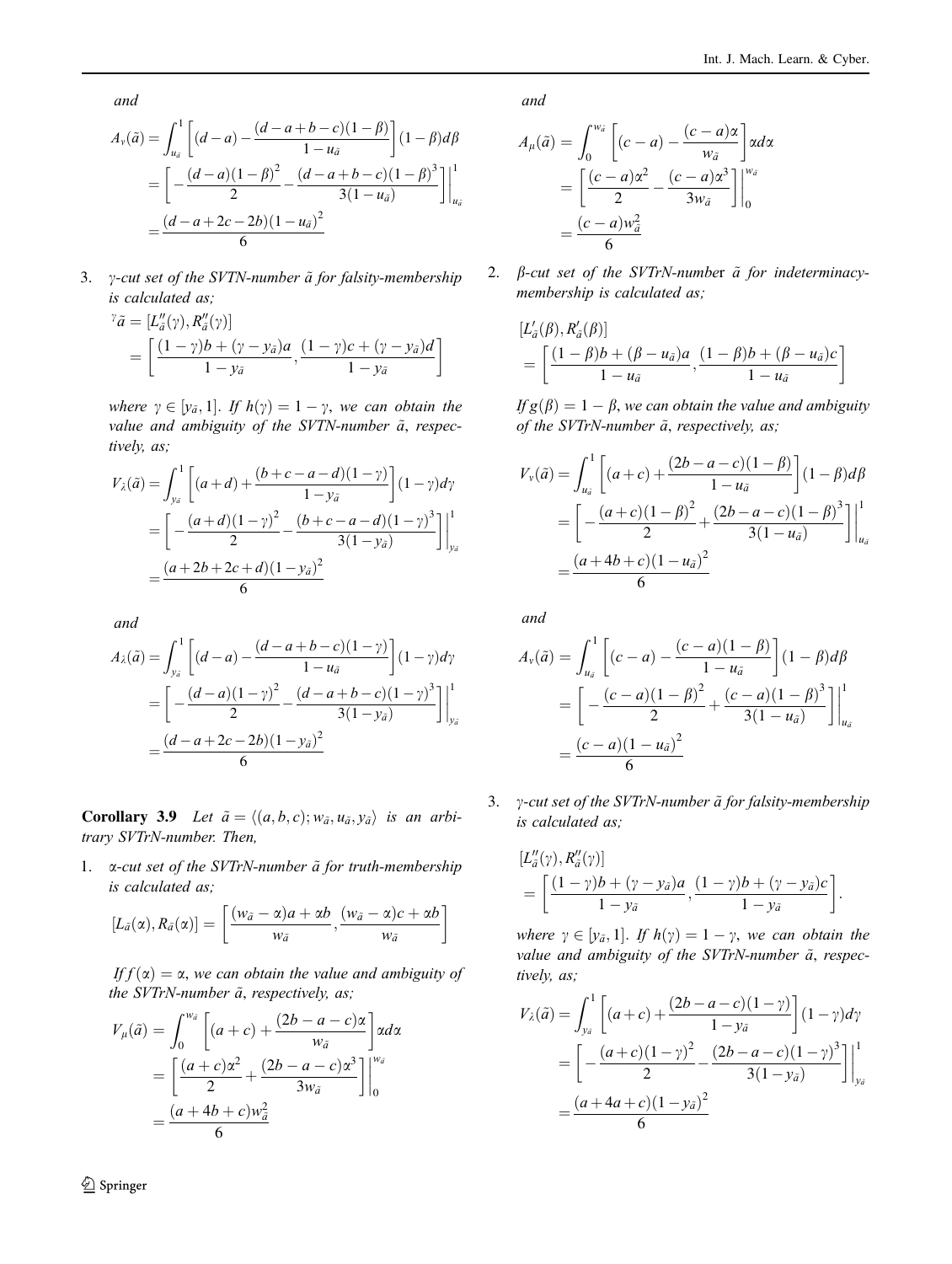and

$$
A_{\lambda}(\tilde{a}) = \int_{y_{\tilde{a}}}^{1} \left[ (c - a) - \frac{(c - a)(1 - \gamma)}{1 - y_{\tilde{a}}} \right] (1 - \gamma) d\gamma
$$
  
= 
$$
\left[ - \frac{(c - a)(1 - \gamma)^2}{2} - \frac{(c - a)(1 - \gamma)^3}{3(1 - y_{\tilde{a}})} \right] \Big|_{y_{\tilde{a}}}^{1}
$$
  
= 
$$
\frac{(c - a)(1 - y_{\tilde{a}})^2}{6}
$$

**Definition 3.10** Let  $\tilde{a} = \langle (a, b, c); w_{\tilde{a}}, u_{\tilde{a}}, v_{\tilde{a}} \rangle$  be a SVNnumber. Then, for  $\theta \in [0, 1]$ ,

1. The  $\theta$ -weighted value of the SVN-number  $\tilde{a}$  are defined as;

$$
V_{\theta}(\tilde{a}) = \theta V_{\mu}(\tilde{a}) + (1 - \theta)V_{\nu}(\tilde{a}) + (1 - \theta)V_{\lambda}(\tilde{a})
$$

2. The  $\theta$ -weighted ambiguity of the SVN-number  $\tilde{a}$  are defined as;

$$
A_{\theta}(\tilde{a}) = \theta A_{\mu}(\tilde{a}) + (1 - \theta)A_{\nu}(\tilde{a}) + (1 - \theta)A_{\lambda}(\tilde{a})
$$

**Corollary 3.11** Let  $\tilde{a} = \langle (a, b, c, d); w_{\tilde{a}}, u_{\tilde{a}}, y_{\tilde{a}} \rangle$  is an arbitrary SVTN-number. Then,

1. The weighted value  $V_{\theta}(\tilde{a})$  is calculated as;

$$
V_{\theta}(\tilde{a}) = \frac{a + 2b + 2c + d}{6}
$$
  
 
$$
\times \left[ \theta w_{\tilde{a}}^2 + (1 - \theta)(1 - u_{\tilde{a}})^2 + (1 - \theta)(1 - y_{\tilde{a}})^2 \right]
$$

2. The weighted ambiguity  $A_{\theta}(\tilde{a})$  is calculated as;

$$
A_{\theta}(\tilde{a}) = \frac{d - a + 2c - 2b}{6}
$$
  
 
$$
\times \left[ \theta w_{\tilde{a}}^2 + (1 - \theta)(1 - u_{\tilde{a}})^2 + (1 - \theta)(1 - y_{\tilde{a}})^2 \right]
$$

**Corollary 3.12** Let  $\tilde{a} = \langle (a, b, c); w_{\tilde{a}}, u_{\tilde{a}}, y_{\tilde{a}} \rangle$  is an arbitrary SVTrN-number. Then,

1. The weighted value  $V_{\theta}(\tilde{a})$  is calculated as;

$$
V_{\theta}(\tilde{a}) = \frac{a + 4b + c}{6}
$$
  
 
$$
\times \left[ \theta w_{\tilde{a}}^2 + (1 - \theta)(1 - u_{\tilde{a}})^2 + (1 - \theta)(1 - y_{\tilde{a}})^2 \right]
$$

2. The weighted ambiguity  $A_{\theta}(\tilde{a})$  is calculated as;

$$
A_{\theta}(\tilde{a}) = \frac{c - a}{6} \left[ \theta w_{\tilde{a}}^2 + (1 - \theta)(1 - u_{\tilde{a}})^2 + (1 - \theta)(1 - y_{\tilde{a}})^2 \right]
$$

No we give a ranking method of SVN-numbers based on the weighted value and ambiguity can be developed as follows;

**Definition 3.13** Let  $\tilde{a}$  and  $\tilde{b}$  be two SVN-number and  $\theta \in [0, 1]$ . For weighted values and ambiguities of the SVN-<br>numbers  $\tilde{\theta}$  and  $\tilde{b}$  the ranking order of  $\tilde{\theta}$  and  $\tilde{b}$  is defined as: numbers  $\tilde{a}$  and  $\tilde{b}$ , the ranking order of  $\tilde{a}$  and  $b$  is defined as;

- 1. If  $V_{\theta}(\tilde{a}) > V_{\theta}(\tilde{b})$ , then  $\tilde{a}$  is bigger than  $\tilde{b}$ , denoted by  $\tilde{a} \leq b$ ;
- 2. If  $V_{\theta}(\tilde{a}) > V_{\theta}(\tilde{b})$ , then  $\tilde{a}$  is smaller than  $\tilde{b}$ , denoted by  $\tilde{a} \leq b;$

3. If 
$$
V_{\theta}(\tilde{a}) = V_{\theta}(\tilde{b})
$$
, then

- (a) If  $A_{\theta}(\tilde{a}) = A_{\theta}(\tilde{b})$ , then  $\tilde{a}$  is equal to  $\tilde{b}$ , denoted by  $\tilde{a} \stackrel{\sim}{=} \tilde{b}$ ;
- (b) If  $A_{\theta}(\tilde{a}) > A_{\theta}(\tilde{b})$ , then  $\tilde{a}$  is bigger than  $\tilde{b}$ , denoted by  $\tilde{a} \stackrel{\sim}{\geq} b$  and
- (c) If  $A_{\theta}(\tilde{a}) < A_{\theta}(\tilde{b})$ , then  $\tilde{a}$  is smaller than  $\tilde{b}$ , denoted by  $\tilde{a} \leq b$ .

Example 3.14 Let  $\tilde{a} = \langle (2,4,6); 0.8, 0.7, 0.6 \rangle$  and  $\tilde{b} =$  $\langle (2, 6, 8); 0.4, 0.6, 0.5 \rangle$  be two SVTrN-numbers. Then, we can compare the SVTrN-numbers  $\tilde{a}$  and  $\tilde{b}$  as;

Solving We firstly can obtain the weighted value and ambiguity of the SVTrN-number  $\tilde{a}$  respectively, as;

$$
V_{\theta}(\tilde{a}) = \frac{2 + 4 \times 4 + 6}{6} \left[ \theta(0.8)^2 + (1 - \theta)(1 - 0.7)^2 + (1 - \theta)(1 - 0.6)^2 \right]
$$
  
= 4(0.25 - 0.39\theta)  
= 1 - 1.560\theta

and

$$
A_{\theta}(\tilde{a}) = \frac{6-2}{6} \left[ \theta(0.8)^2 + (1 - \theta)(1 - 0.7)^2 + (1 - \theta)(1 - 0.6)^2 \right]
$$
  
=  $\frac{2}{3} (0.25 - 0.39\theta)$   
= 0.166 - 0.26 $\theta$ 

Similarly, we can obtain the weighted value and ambiguity of the SVTrN-number  $\ddot{b}$  respectively, as;

$$
V_{\theta}(\tilde{b}) = \frac{2 + 4 \times 6 + 8}{6} \left[ \theta(0.4)^2 + (1 - \theta)(1 - 0.6)^2 + (1 - \theta)(1 - 0.5)^2 \right]
$$
  
=  $\frac{34}{6} (0.09 - 0.25\theta)$   
= 0.51 - 1.416 $\theta$ 

<sup>2</sup> Springer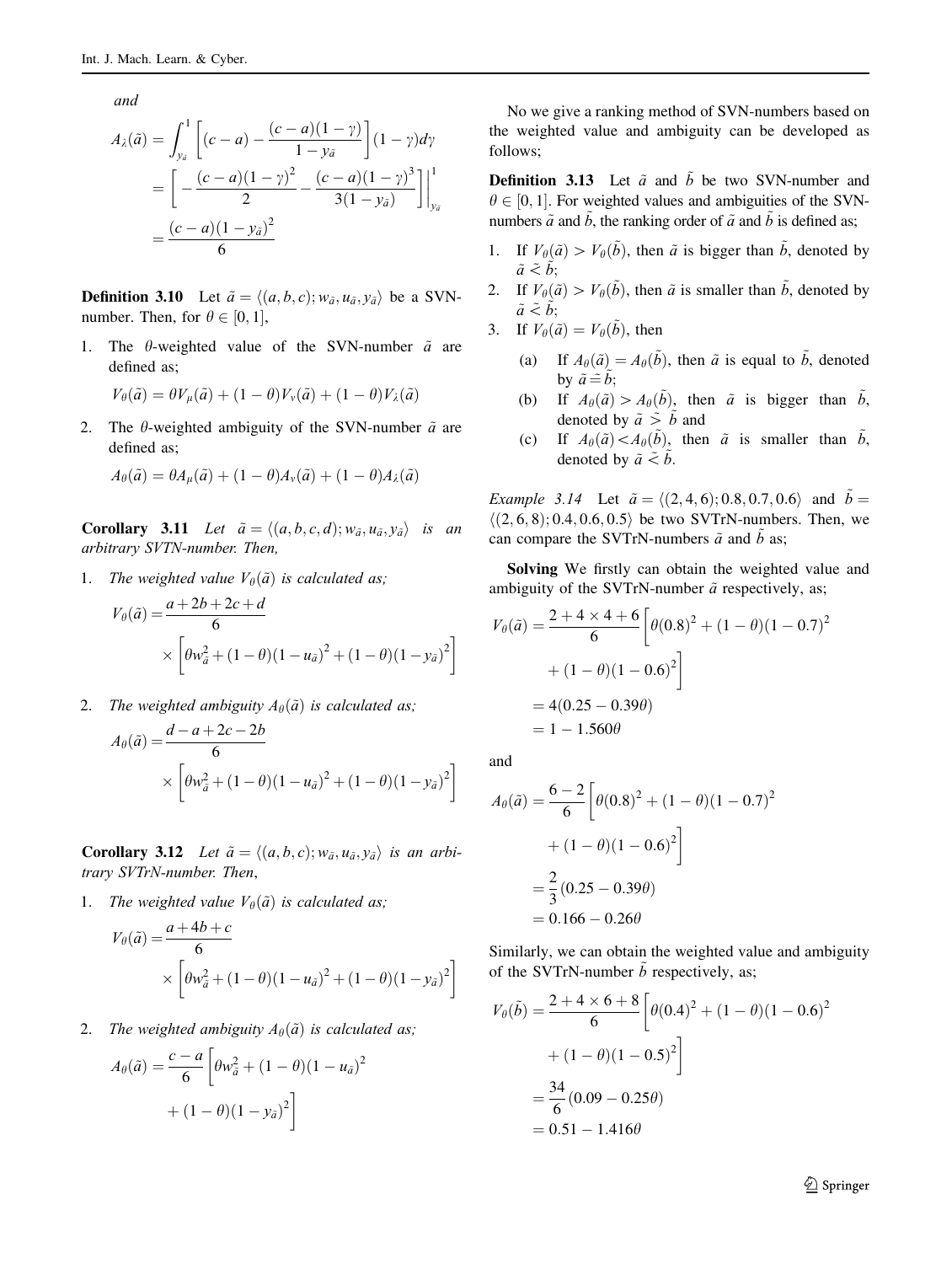$$
A_{\theta}(\tilde{b}) = \frac{8-2}{6}
$$
  
 
$$
\times \left[ \theta(0.4)^{2} + (1-\theta)(1-0.6)^{2} + (1-\theta)(1-0.5)^{2} \right]
$$
  
= 0.09 - 0.25 $\theta$ 

Then, we have

$$
V_{\theta}(\tilde{a}) - V_{\theta}(\tilde{b}) = (1 - 1.560\theta) - (0.51 - 1.416\theta)
$$
  
= 0.49 - 0.144\theta,

Therefore, it is clearly that  $0.346 \le 0.49 - 0.144\theta \le 0.49$ , (for  $0 \le \theta \le 1$ ) which directly implies that  $V_{\theta}(\tilde{a}) > V_{\theta}(b)$ for any  $\theta \in [0, 1]$ . Hence, it easily the ranking order of the SVTrN numbers  $\tilde{a}$  and  $\tilde{b}$  is  $\tilde{a} \leq \tilde{b}$ SVTrN-numbers  $\tilde{a}$  and  $\tilde{b}$  is  $\tilde{a} \tilde{b}$ .

**Theorem 3.15** Suppose that  $\tilde{a} = \langle (a_1, b_1, c_1); w_{\tilde{a}}, u_{\tilde{a}}, y_{\tilde{a}} \rangle$ ,  $\tilde{b} = \langle (a_2, b_2, c_2); w_{\tilde{b}}, u_{\tilde{b}}, y_{\tilde{b}} \rangle$  are two SVTrN-numbers with  $w_{\tilde{a}} = w_{\tilde{b}}, u_{\tilde{a}} = u_{\tilde{b}}$  and  $y_{\tilde{a}} = y_{\tilde{b}}$ . If  $a_1 > c_2$ , then  $\tilde{a} \tilde{b}$ .

Proof It is easily derived from Eq. (1) that

$$
V_{\mu}(\tilde{a}) = \int_0^{w_{\tilde{a}}} (L_{\tilde{a}}(\alpha) + R_{\tilde{a}}(\alpha)) f(\alpha) d\alpha
$$
  
\n
$$
\geq \int_0^{w_{\tilde{a}}} 2a_1 f(\alpha) d\alpha
$$
  
\n
$$
= 2a_1 \int_0^{w_{\tilde{a}}} f(\alpha) d\alpha
$$

and

$$
V_{\mu}(\tilde{b}) = \int_0^{w_{\tilde{b}}} (L_{\tilde{b}}(\alpha) + R_{\tilde{b}}(\alpha)) f(\alpha) d\alpha
$$
  

$$
\leq \int_0^{w_{\tilde{b}}} 2c_2 f(\alpha) d\alpha
$$
  

$$
= 2c_2 \int_0^{w_{\tilde{b}}} f(\alpha) d\alpha
$$

Noticing that the assumption condition:  $w_{\tilde{a}} = w_{\tilde{b}}$ , we have

$$
\int_0^{w_{\tilde{a}}} f(\alpha) d\alpha = \int_0^{w_{\tilde{b}}} f(\alpha) d\alpha
$$

Combining with the assumption condition:  $a_1 > c_2$ , we can prove that  $V_{\mu}(\tilde{a}) > V_{\mu}(\tilde{b})$ .

It easily follows from Eq. (2) that

$$
V_{\nu}(\tilde{a}) = \int_{u_{\tilde{a}}}^{1} (L'_{\tilde{a}}(\beta) + R'_{\tilde{a}}(\beta)) g(\beta) d\beta,
$$
  
\n
$$
\geq \int_{u_{\tilde{a}}}^{1} 2a_1 g(\beta) d\beta
$$
  
\n
$$
= 2a_1 \int_{u_{\tilde{a}}}^{1} g(\beta) d\beta
$$

and

$$
V_{\nu}(\tilde{b}) = \int_{u_{\tilde{b}}}^{1} (L'_{\tilde{b}}(\beta) + R'_{\tilde{b}}(\beta)) g(\beta) d\beta,
$$
  
\n
$$
\leq \int_{u_{\tilde{b}}}^{1} 2c_2 g(\beta) d\beta
$$
  
\n
$$
= 2c_2 \int_{u_{\tilde{b}}}^{1} g(\beta) d\beta
$$

Due to the assumption condition:  $u_{\tilde{a}} = u_{\tilde{b}}$ , it directly follows that

$$
\int_{u_{\tilde{a}}}^{1} g(\beta) d\beta = \int_{u_{\tilde{b}}}^{1} g(\beta) d\beta
$$

Combining with the assumption condition:  $a_1 > c_2$ , we have:  $V_v(\tilde{a}) > V_v(\tilde{b})$ .

Likewise, it easily follows from Eq. (3) that

$$
V_{\lambda}(\tilde{a}) = \int_{y_{\tilde{a}}}^{1} (L''_{\tilde{a}}(\gamma) + R''_{\tilde{a}}(\gamma)) h(\gamma) d\gamma,
$$
  
\n
$$
\geq \int_{y_{\tilde{a}}}^{1} 2a_1 h(\gamma) d\gamma
$$
  
\n
$$
= 2a_1 \int_{y_{\tilde{a}}}^{1} h(\gamma) d\gamma
$$

and

$$
V_{\lambda}(\tilde{b}) = \int_{y_{\tilde{b}}}^{1} (L''_{\tilde{b}}(\gamma) + R''_{\tilde{b}}(\gamma)) h(\gamma) d\gamma,
$$
  
\n
$$
\leq \int_{y_{\tilde{b}}}^{1} 2c_2 h(\gamma) d\gamma
$$
  
\n
$$
= 2c_2 \int_{y_{\tilde{b}}}^{1} h(\gamma) d\gamma
$$

Due to the assumption condition:  $y_{\tilde{a}} = y_{\tilde{b}}$ , it directly follows that

$$
\int_{y_{\tilde{a}}}^{1} h(\gamma) d\gamma = \int_{y_{\tilde{b}}}^{1} h(\gamma) d\gamma
$$

Combining with the assumption condition:  $a_1 > c_2$ , we have:  $V_{\lambda}(\tilde{a}) > V_{\lambda}(b)$ .

According to Definition 3.10, for any  $\theta \in [0, 1]$ , we have

$$
\theta V_{\mu}(\tilde{a}) + (1 - \theta) V_{\nu}(\tilde{a}) + (1 - \theta) V_{\lambda}(\tilde{a}) > \theta V_{\mu}(\tilde{b}) + (1 - \theta) V_{\nu}(\tilde{b}) + (1 - \theta) V_{\lambda}(\tilde{b})
$$

i.e.  $V_{\theta}(\tilde{a}) > V_{\theta}(\tilde{b})$ . Therefore, it directly follows from the case (1) of Definition 3.13 that  $\tilde{a} \sim \tilde{b}$ .

**Theorem 3.16** Suppose that  $\tilde{a}$ ,  $\tilde{b}$  and  $\tilde{c}$  are any SVNnumbers, where  $w_{\tilde{a}} = w_{\tilde{b}}$ ,  $u_{\tilde{a}} = u_{\tilde{b}}$  and  $y_{\tilde{a}} = y_{\tilde{b}}$ . If  $\tilde{a} \leq \tilde{b}$ , then  $\tilde{a} + \tilde{c} > \tilde{b} + \tilde{c}$ .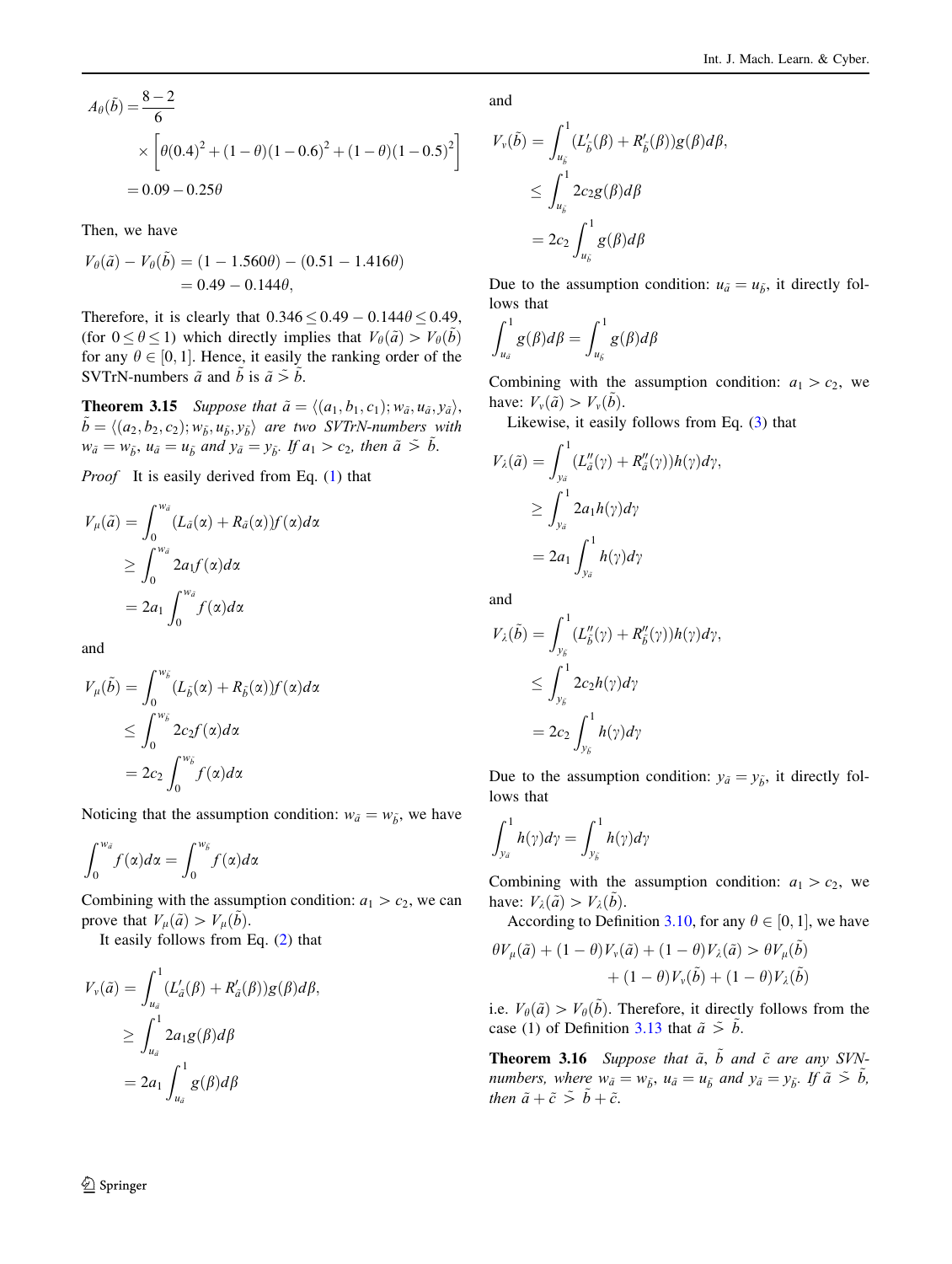#### *Proof* According to Eq. (1), we have

$$
V_{\mu}(\tilde{a} + \tilde{c})
$$
  
= 
$$
\int_0^{w_{\tilde{a}} \wedge w_{\tilde{c}}} \left[ (L_{\tilde{a}}(\alpha) + R_{\tilde{a}}(\alpha)) + (L_{\tilde{c}}(\alpha) + R_{\tilde{c}}(\alpha)) \right] f(\alpha) d\alpha
$$
  
= 
$$
\int_0^{w_{\tilde{a}} \wedge w_{\tilde{c}}} (L_{\tilde{a}}(\alpha) + R_{\tilde{a}}(\alpha)) f(\alpha) d\alpha
$$
  
+ 
$$
\int_0^{w_{\tilde{a}} \wedge w_{\tilde{c}}} (L_{\tilde{c}}(\alpha) + R_{\tilde{c}}(\alpha)) f(\alpha) d\alpha
$$

and

$$
V_{\mu}(\tilde{b} + \tilde{c})
$$
  
= 
$$
\int_{0}^{w_{\tilde{\delta}} \wedge w_{\tilde{c}}} \left[ (L_{\tilde{\delta}}(\alpha) + R_{\tilde{\delta}}(\alpha)) + (L_{\tilde{c}}(\alpha) + R_{\tilde{c}}(\alpha)) \right] f(\alpha) d\alpha
$$
  
= 
$$
\int_{0}^{w_{\tilde{\delta}} \wedge w_{\tilde{c}}} (L_{\tilde{\delta}}(\alpha) + R_{\tilde{\delta}}(\alpha)) f(\alpha) d\alpha
$$
  
+ 
$$
\int_{0}^{w_{\tilde{\delta}} \wedge w_{\tilde{c}}} (L_{\tilde{c}}(\alpha) + R_{\tilde{c}}(\alpha)) f(\alpha) d\alpha
$$

where  $w_{\tilde{c}}$  is the truth-membership of the SVN-number  $\tilde{c}$ . Noticing that the assumption conditions:  $\tilde{a} \tilde{b}$  and  $w_{\tilde{a}} = w_{\tilde{b}}$ , we have

$$
\int_0^{w_{\tilde{a}}\wedge w_{\tilde{c}}} (L_{\tilde{a}}(\alpha) + R_{\tilde{a}}(\alpha))f(\alpha)d\alpha >
$$

$$
\int_0^{w_{\tilde{b}}\wedge w_{\tilde{c}}} (L_{\tilde{b}}(\alpha) + R_{\tilde{b}}(\alpha))f(\alpha)d\alpha
$$

we have

$$
V_{\mu}(\tilde{a} + \tilde{c}) > V_{\mu}(\tilde{b} + \tilde{c})
$$
\n<sup>(4)</sup>

Likewise, it is derived from Eq. (2) that

$$
V_{\nu}(\tilde{a} + \tilde{c})
$$
  
=  $\int_{u_{\tilde{a}} \vee u_{\tilde{c}}}^{1} \left[ (L'_{\tilde{a}}(\beta) + R'_{\tilde{a}}(\beta)) + (L'_{\tilde{c}}(\beta) + R'_{\tilde{c}}(\beta)) \right] g(\beta) d\beta$ ,  
=  $\int_{u_{\tilde{a}} \vee u_{\tilde{c}}}^{1} (L'_{\tilde{a}}(\beta) + R'_{\tilde{a}}(\beta)) g(\beta) d\beta$   
+  $\int_{u_{\tilde{a}} \vee u_{\tilde{c}}}^{1} (L'_{\tilde{c}}(\beta) + R'_{\tilde{c}}(\beta)) g(\beta) d\beta$ 

and

$$
V_{\nu}(\tilde{b} + \tilde{c})
$$
  
=  $\int_{u_{\tilde{b}}\vee u_{\tilde{c}}}^{1} \left[ (L'_{\tilde{b}}(\beta) + R'_{\tilde{b}}(\beta)) + (L'_{\tilde{c}}(\beta) + R'_{\tilde{c}}(\beta)) \right] g(\beta) d\beta$ ,  
=  $\int_{u_{\tilde{b}}\vee u_{\tilde{c}}}^{1} (L'_{\tilde{b}}(\beta) + R'_{\tilde{b}}(\beta)) g(\beta) d\beta$   
+  $\int_{u_{\tilde{b}}\vee u_{\tilde{c}}}^{1} (L'_{\tilde{c}}(\beta) + R'_{\tilde{c}}(\beta)) g(\beta) d\beta$ 

where  $u_{\tilde{c}}$  is the indeterminacy-membership of the SVNnumber  $\tilde{c}$ . Noticing that the assumption conditions:  $\tilde{a} \sim \tilde{b}$ and  $u_{\tilde{a}} = u_{\tilde{b}}$ , we have

$$
\int_{u_{\tilde{a}}\vee u_{\tilde{c}}}^{1} \left( L'_{\tilde{a}}(\beta) + R'_{\tilde{a}}(\beta) \right) g(\beta) d\beta >
$$

$$
\int_{u_{\tilde{b}}\vee u_{\tilde{c}}}^{1} \left( L'_{\tilde{b}}(\beta) + R'_{\tilde{b}}(\beta) \right) g(\beta) d\beta
$$

Hereby, we have

 $\ddot{\phantom{a}}$ 

$$
V_{\nu}(\tilde{a} + \tilde{c}) > V_{\nu}(\tilde{b} + \tilde{c})
$$
\n<sup>(5)</sup>

Therefore, we have

$$
V_{\lambda}(\tilde{a}+\tilde{c})>V_{\lambda}(\tilde{b}+\tilde{c})
$$

Likewise, it is derived from Eq. (3) that

$$
V_{\lambda}(\tilde{a} + \tilde{c})
$$
  
=  $\int_{y_{\tilde{a}} \vee y_{\tilde{c}}}^{1} \left[ (L''_{\tilde{a}}(\gamma) + R''_{\tilde{a}}(\gamma)) + (L''_{\tilde{c}}(\gamma) + R''_{\tilde{c}}(\gamma)) \right] h(\gamma) d\gamma$ ,  
=  $\int_{y_{\tilde{a}} \vee y_{\tilde{c}}}^{1} (L''_{\tilde{a}}(\gamma) + R''_{\tilde{a}}(\gamma)) h(\gamma) d\gamma$   
+  $\int_{y_{\tilde{a}} \vee y_{\tilde{c}}}^{1} (L''_{\tilde{c}}(\gamma) + R''_{\tilde{c}}(\gamma)) h(\gamma) d\gamma$ 

and

$$
V_{\lambda}(\tilde{b} + \tilde{c})
$$
  
=  $\int_{y_{\tilde{b}} \vee y_{\tilde{c}}}^{1} \left[ (L''_{\tilde{b}}(\gamma) + R''_{\tilde{b}}(\gamma)) + (L''_{\tilde{c}}(\gamma) + R''_{\tilde{c}}(\gamma)) \right] h(\gamma) d\gamma$ ,  
=  $\int_{y_{\tilde{b}} \vee y_{\tilde{c}}}^{1} (L''_{\tilde{b}}(\gamma) + R''_{\tilde{b}}(\gamma)) h(\gamma) d\gamma$   
+  $\int_{y_{\tilde{b}} \vee y_{\tilde{c}}}^{1} (L''_{\tilde{c}}(\gamma) + R''_{\tilde{c}}(\gamma)) h(\gamma) d\gamma$ 

where  $y_{\tilde{c}}$  is the falsity-membership of the SVN-number  $\tilde{c}$ . Noticing that the assumption conditions:  $\tilde{a} \tilde{b}$  and  $y_{\tilde{a}} = y_{\tilde{b}}$ , we have

$$
\int_{y_{\tilde{a}} \vee y_{\tilde{c}}}^{1} \left( L''_{\tilde{a}}(\gamma) + R''_{\tilde{a}}(\gamma) \right) h(\gamma) d\gamma > \int_{y_{\tilde{b}} \vee y_{\tilde{c}}}^{1} \left( L''_{\tilde{b}}(\gamma) + R''_{\tilde{b}}(\gamma) \right) h(\gamma) d\gamma
$$

Hereby, we have

$$
V_{\lambda}(\tilde{a} + \tilde{c}) > V_{\lambda}(\tilde{b} + \tilde{c})
$$
\n<sup>(6)</sup>

According to Definition 3.10, and combining with Eqs. (4), (5) and (6) the following inequality is always valid for any  $\theta \in [0, 1]$ :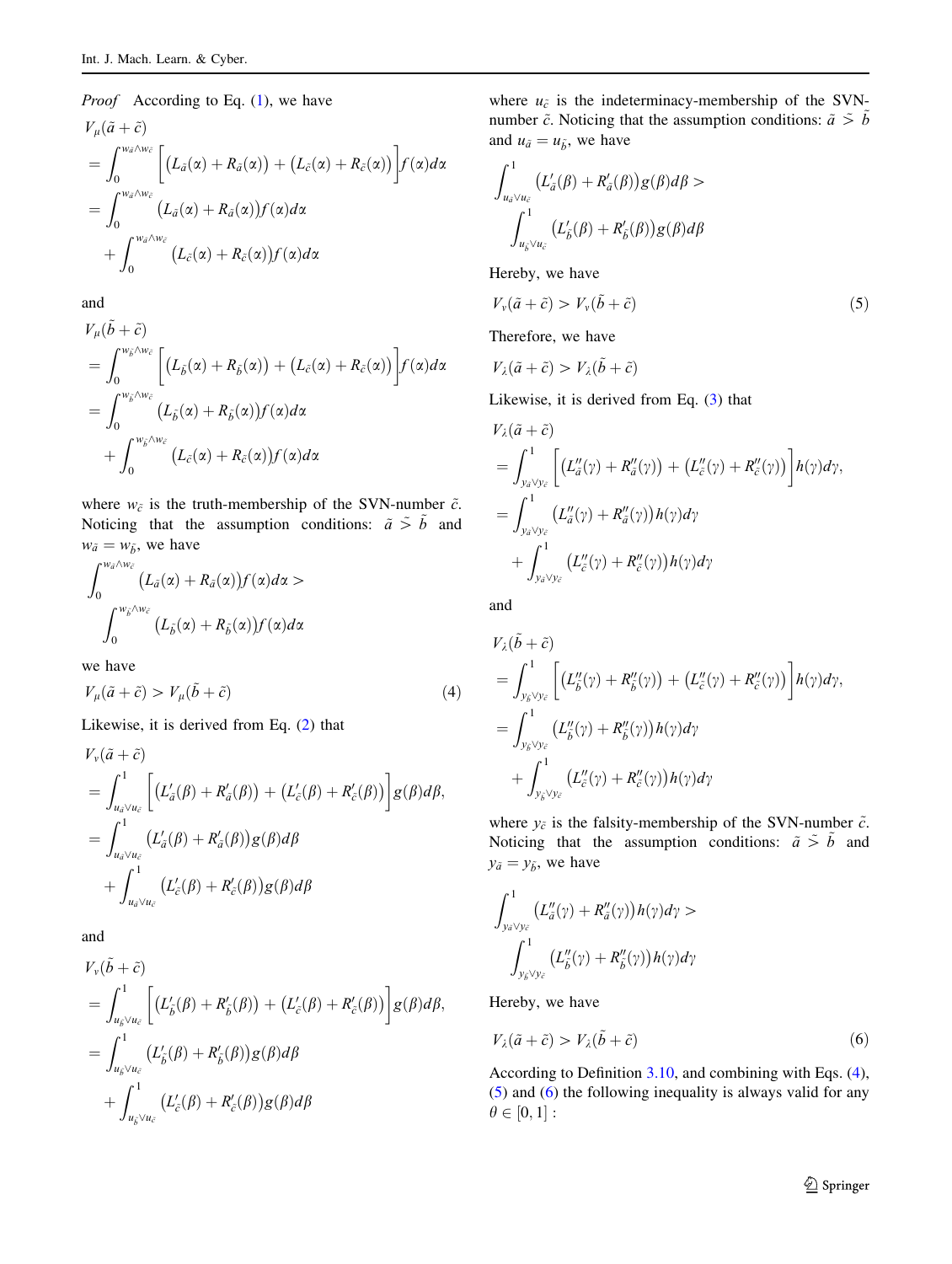$$
\theta V_{\mu}(\tilde{a}+\tilde{c}) + (1-\theta)V_{\nu}(\tilde{a}+\tilde{c}) + (1-\theta)V_{\lambda}(\tilde{a}+\tilde{c}) > \theta V_{\mu}(\tilde{b}+\tilde{c}) + (1-\theta)V_{\nu}(\tilde{b}+\tilde{c}) + (1-\theta)V_{\lambda}(\tilde{b}+\tilde{c})
$$

i.e

$$
V_{\theta}(\tilde{a}+\tilde{c}) > V_{\theta}(\tilde{b}+\tilde{c})
$$

Therefore, it is easy to see from the case (1) of Definition 3.13 that  $\tilde{a}+\tilde{c}>\tilde{b}+\tilde{c}$ .

# 4 A multi-attribute decision-making method with SVTrN-numbers

In this section, we define a multi-attribute decision making method, so called SVTrN-multi-attribute decision-making method. Its adopted from [23–25].

From now on we use the weight of each attribute  $u_i$  $(i \in I_m)$  is  $\omega_i$ , which should satisfy the normalized conditions:  $\omega_i \in [0, 1]$   $(i \in I_m)$  and  $\sum_{i=1}^m \omega_i = 1$ .

**Definition 4.1** Let  $X = (x_1, x_2, \ldots, x_n)$  be a set of alternatives,  $U = (u_1, u_2, \dots, u_m)$  be the set of attributes and  $[\tilde{A}_{ij}] = \langle (a_{ij}, b_{ij}, c_{ij}); w_{\tilde{a}_{ij}}, u_{\tilde{a}_{ij}}, y_{\tilde{a}_{ij}} \rangle \text{ (for } i \in I_m; j \in I_n) \text{ be a}$ <br>SVTrN numbers. Then SVTrN-numbers. Then,

$$
[\tilde{A}_{ij}]_{m \times n} = \begin{pmatrix} x_1 & x_2 & \cdots & x_n \\ i_1 & \tilde{A}_{11} & \tilde{A}_{12} & \cdots & \tilde{A}_{1n} \\ \tilde{A}_{21} & \tilde{A}_{22} & \cdots & \tilde{A}_{2n} \\ \vdots & \vdots & \vdots & \vdots & \vdots \\ i_m & \tilde{A}_{m1} & \tilde{A}_{m2} & \cdots & \tilde{A}_{mn} \end{pmatrix}
$$

s called an SVTrN-multi-attribute decision making matrix of the decision maker.

Now, we can give an algorithm of the SVTrN multiattribute decision-making method as follows; Algorithm:

**Step 1.** Construct the decision-making matrix  $A =$  $(\tilde{A}_{ij})_{m \times n}$ ; for decision;

**Step 2.** Compute the normalized decision-making matrix  $\mathbf{R} = (\tilde{r}_{ij})_{m \times n}$  of Awhere

$$
\tilde{r}_{ij} = \left\langle \left( \frac{a_{ij}}{\bar{a}^+}, \frac{b_{ij}}{\bar{a}^+}, \frac{c_{ij}}{\bar{a}^+} \right); w_{\tilde{a}_{ij}}, u_{\tilde{a}_{ij}}, y_{\tilde{a}_{ij}} \right\rangle
$$
  
  $\times (j \in I_n; i \in I_m)$ 

such that  $\bar{a}^+ = max\{c_{ij} \mid j \in I_n, i \in I_m\}$ .<br>Compute the  $\mathbf{I} = (\tilde{u}_i)$  of **R** where **Step 3.** Compute the  $\mathbf{U} = (\tilde{u}_{ij})_{m \times n}$  of **R**, where  $\tilde{\mathbf{u}}_{ii} = \omega_i \tilde{r}_{ii}$   $(i \in I_m; j \in I_n)$ 

**Step 4.** Calculate the comprehensive values 
$$
\tilde{S}_j
$$
 as;

$$
\tilde{S}_j=\sum_{i=1}^m\tilde{u}_{ij}\ (j\in I_n)
$$

**Step 5.** Determine the nonincreasing order of  $\tilde{S}_j$   $(j \in I_n)$ <br>**Step 6.** Rank the alternatives  $x_i$  according to  $\tilde{S}_i$   $(i \in I_n)$ Rank the alternatives  $x_i$  according to  $\tilde{S}_i$   $(j \in I_n)$ and select the best alternative.

Since humans might feel more comfortable using words by means of linguistic labels or terms to articulate their preferences, the ratings of each alternative with respect to each attribute are given as linguistic variables characterized by SVTrN-numbers in the evaluation process.(see Table 1, also the values can be replace by experts).

Example 4.2 (Its adopted from [23, 24]) Suppose that a software company desires to hire a system analyst. After preliminary screening, three candidates (i.e., alternatives)  $x_1, x_2$  and  $x_3$  remain for further evaluation. The panel (or decision making committee) assesses the three candidates according to the five attributes (or criteria, factors), which are emotional steadiness  $u_1$ , oral communication skill  $u_2$ , personality  $u_3$ , past experience  $u_4$  and self-confidence  $u_5$ , respectively. Also, the weight vector of the five attributes may be given as  $\omega = (0.15, 0.25, 0.20, 0.25, 0.15)^T$ .<br>The four possible candidates (or alternatives) are

The four possible candidates (or alternatives) are to be evaluated under the above five attributes by corresponding to linguistic values of SVTrN-numbers for linguistic terms (adapted from [13]), as shown in Table 1.

**Step 1.** Construct the decision-making matrix  $A =$  $(A_{ij})_{m \times n}$ ; for decision as;

| $x_1$ | x <sub>2</sub> | $x_3$ |
|-------|----------------|-------|
|       |                |       |
|       |                |       |
|       |                |       |
|       |                |       |
|       |                |       |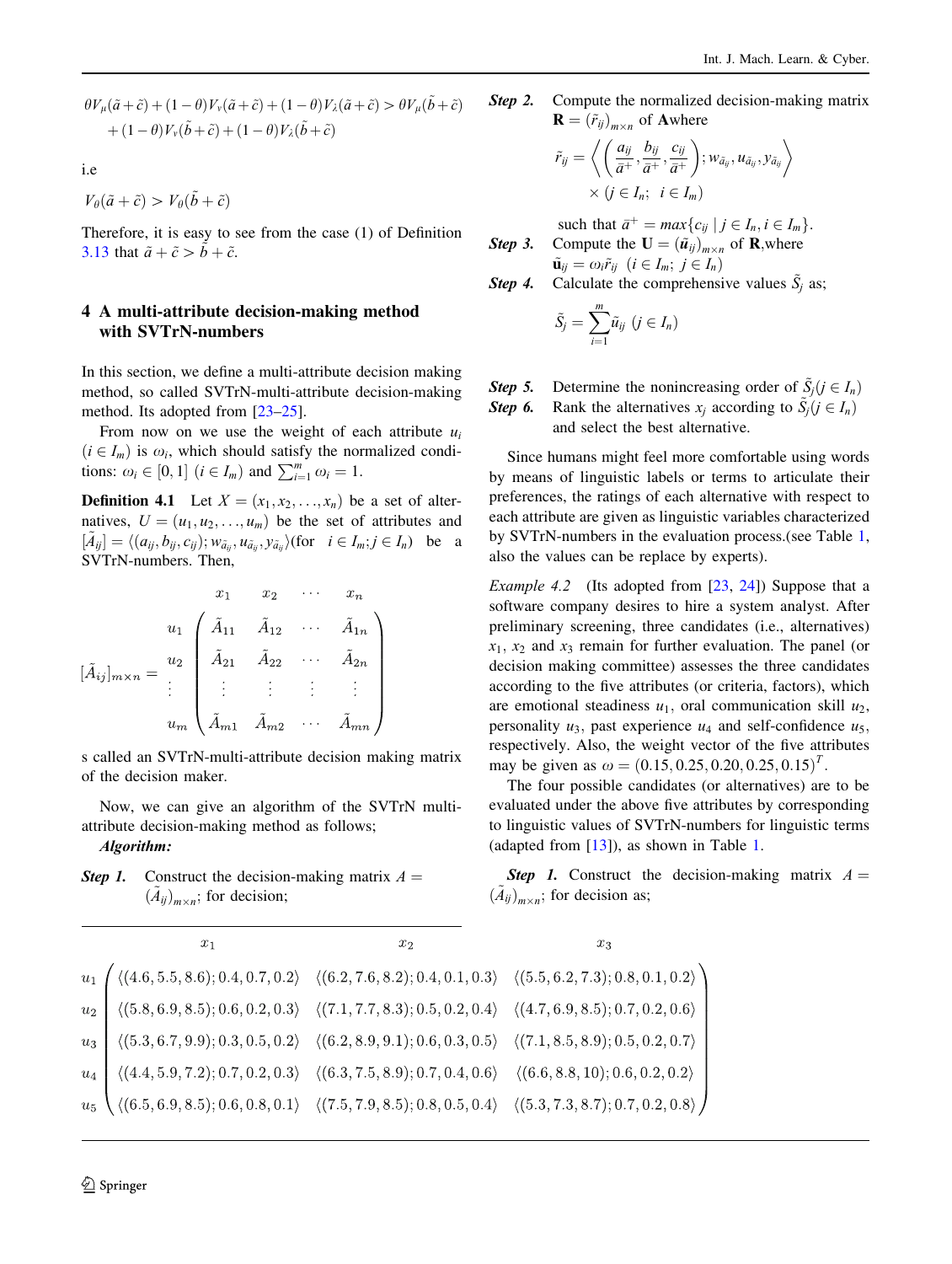|                                                              |  | <b>Step 2.</b> Compute the normalized decision-making matrix |  |
|--------------------------------------------------------------|--|--------------------------------------------------------------|--|
| $\mathbf{R} = (\tilde{r}_{ij})_{m \times n}$ of <b>A</b> as; |  |                                                              |  |

| $x_1$ | $x_2$ | $x_3$                                                                                                                                                                                                                                                                                                                                                                   |
|-------|-------|-------------------------------------------------------------------------------------------------------------------------------------------------------------------------------------------------------------------------------------------------------------------------------------------------------------------------------------------------------------------------|
|       |       | $\begin{array}{c} u_1 \\ u_2 \\ \hline \\ u_3 \\ u_4 \\ \hline \\ \end{array} \quad \  \  \left. \begin{array}{l} \langle (0.46, 0.55, 0.86); 0.4, 0.7, 0.2 \rangle \quad \langle (0.62, 0.76, 0.82); 0.4, 0.1, 0.3 \rangle \quad \langle (0.55, 0.62, 0.73); 0.8, 0.1, 0.2 \rangle \\ \langle (0.58, 0.69, 0.85); 0.6, 0.2, 0.3 \rangle \quad \langle (0.71, 0.77, 0.$ |
|       |       |                                                                                                                                                                                                                                                                                                                                                                         |
|       |       |                                                                                                                                                                                                                                                                                                                                                                         |
|       |       |                                                                                                                                                                                                                                                                                                                                                                         |
|       |       |                                                                                                                                                                                                                                                                                                                                                                         |

**Step 3.** Compute the  $\mathbf{U} = (\tilde{u}_{ij})_{m \times n}$  of **R**, where  $\tilde{u}_{ij} =$  $\omega_i \tilde{r}_{ij}$   $i \in I_m$ ;  $j \in I_n$ ) as;

|       | $x_1$                                                  | $x_2$                                                                                                                                                                        | $x_3$                                                  |
|-------|--------------------------------------------------------|------------------------------------------------------------------------------------------------------------------------------------------------------------------------------|--------------------------------------------------------|
| $u_1$ | $\langle (0.069, 0.083, 0.129); 0.4, 0.7, 0.2 \rangle$ | $\langle (0.093, 0.114, 0.123); 0.4, 0.1, 0.3 \rangle \quad \langle (0.083, 0.093, 0.110); 0.8, 0.1, 0.2 \rangle$                                                            |                                                        |
| $u_2$ |                                                        | $\langle (0.145, 0.173, 0.213); 0.6, 0.2, 0.3 \rangle \quad \langle (0.178, 0.193, 0.208); 0.5, 0.2, 0.4 \rangle \quad \langle (0.118, 0.173, 0.213); 0.7, 0.2, 0.6 \rangle$ |                                                        |
| $u_3$ |                                                        | $\langle (0.106, 0.134, 0.198); 0.3, 0.5, 0.2 \rangle \quad \langle (0.124, 0.178, 0.182); 0.6, 0.3, 0.5 \rangle \quad \langle (0.142, 0.170, 0.178); 0.5, 0.2, 0.7 \rangle$ |                                                        |
| $u_4$ | $\langle (0.110, 0.148, 0.180); 0.7, 0.2, 0.3 \rangle$ | $\langle (0.158, 0.188, 0.223); 0.7, 0.4, 0.6 \rangle$                                                                                                                       | $\langle (0.165, 0.220, 0.250); 0.6, 0.2, 0.2 \rangle$ |
| u     | $\langle (0.098, 0.104, 0.128); 0.6, 0.8, 0.1 \rangle$ | $\langle (0.101, 0.132, 0.144); 0.8, 0.5, 0.4 \rangle$                                                                                                                       | $\langle (0.080, 0.110, 0.131); 0.7, 0.2, 0.8 \rangle$ |

**Step 4.** Calculate the comprehensive values  $\tilde{S}_j$  for  $j = 1, 2, 3,$  as:  $1, 2, 3$  as;

$$
\tilde{S}_1 = \langle (0.528, 0.640, 0.847); 0.3, 0.8, 0.3 \rangle
$$
  

$$
\tilde{S}_2 = \langle (0.653, 0.804, 0.879); 0.4, 0.5, 0.6 \rangle
$$

and

$$
\tilde{S}_3 = \langle (0.587, 0.765, 0.881); 0.5, 0.2, 0.8 \rangle
$$

respectively.

**Step 5.** Determine the nonincreasing order of  $S_i$   $(j \in I_n)$ The values of the  $\tilde{S}_1$ ,  $\tilde{S}_2$  and  $\tilde{S}_3$  respectively, as follows:

$$
V_{\mu}(\tilde{S_1}) = 0.656 \times 0.3^2 = 0.059, V_{\nu}(\tilde{S_1}) = 0.656 \times (1 - 0.8)^2
$$
  
= 0.026,  $V_{\lambda}(\tilde{S_1}) = 0.656 \times (1 - 0.3)^2 = 0.321$ 

$$
V_{\mu}(\tilde{S_2}) = 0.791 \times 0.4^2 = 0.127,
$$
  
\n
$$
V_{\nu}(\tilde{S_2}) = 0.791 \times (1 - 0.5)^2 = 0.198,
$$
  
\n
$$
V_{\lambda}(\tilde{S_2}) = 0.791 \times (1 - 0.6)^2 = 0.127
$$

and

$$
V_{\mu}(\tilde{S_3}) = 0.755 \times 0.5^2 = 0.189,
$$
  
\n
$$
V_{\nu}(\tilde{S_3}) = 0.755 \times (1 - 0.2)^2 = 0.483,
$$
  
\n
$$
V_{\lambda}(\tilde{S_3}) = 0.755 \times (1 - 0.8)^2 = 0.030
$$

Then we have the weighted values of the SVTrN-numbers  $\tilde{S_1}$ ,  $\tilde{S_2}$  and  $\tilde{S_3}$  respectively, as follows:

$$
V_{\theta}(\tilde{S_1}) = 0.059\theta + 0.026(1 - \theta) + 0.321(1 - \theta)
$$
  

$$
V_{\theta}(\tilde{S_2}) = 0.127\theta + 0.198(1 - \theta) + 0.127(1 - \theta)
$$

and

$$
V_{\theta}(\tilde{S_3}) = 0.189\theta + 0.483(1 - \theta) + 0.030(1 - \theta)
$$

It is depicted as in Fig. 1

It is easy to see from Fig. 1 that the weighted values of the SVTrN-numbers  $\tilde{S}_1$  and  $\tilde{S}_2$  are identical if  $\theta = 0.268$ <br>Also we have the weighted ambiguities of  $\tilde{S}_1$  and  $\tilde{S}_2$  can

Also, we have the weighted ambiguities of  $\tilde{S_1}$  and  $\tilde{S_2}$  can be calculated, respectively, as follows:

$$
A_{0.268}(\tilde{S}_1) = \frac{0.847 - 0.528}{6} [0.268 \times 0.3^2
$$
  
+(1 - 0.268)(1 - 0.8)<sup>2</sup> + (1 - 0.268)(1 - 0.3)<sup>2</sup>]  
= 0.022

and

$$
A_{0.268}(\tilde{S}_2) = \frac{0.878 - 0.587}{6} [0.268 \times 0.5^2
$$
  
+(1 - 0.268)(1 - 0.2)<sup>2</sup> + (1 - 0.268)(1 - 0.8)<sup>2</sup>]  
= 0.001

Therefore, the ranking order of  $\tilde{S}_1$  and  $\tilde{S}_2$  is  $\tilde{S}_1 \tilde{S}_2$ .

Further, it is easy to see from Fig. 1 that for any given weight  $\theta \in [0, 0.268)$ , we have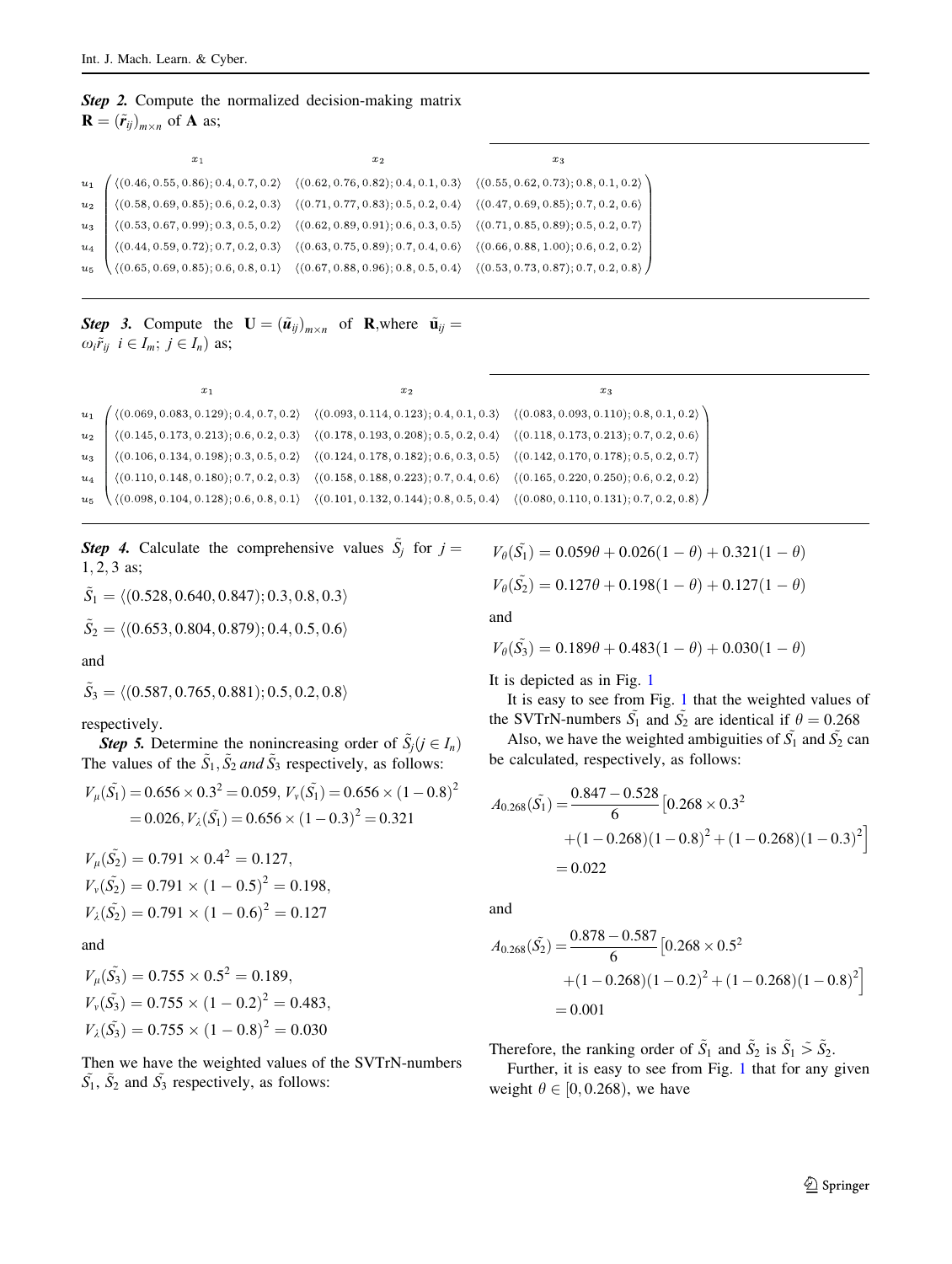

**Fig. 1** The weighted values of the  $\tilde{S}_1$ ,  $\tilde{S}_2$  and  $\tilde{S}_3$ 

Table 1 Linguistic values of SVTrN-numbers

| Linguistic terms     | Linguistic values                                |
|----------------------|--------------------------------------------------|
| Low                  | $\langle (4.6, 5.5, 8.6); 0.4, 0.7, 0.2 \rangle$ |
| Not low              | $\langle (4.7, 6.9, 8.5); 0.7, 0.2, 0.6 \rangle$ |
| Very low             | $\langle (6.2, 7.6, 8.2); 0.4, 0.1, 0.3 \rangle$ |
| Completely low       | $\langle (7.1, 7.7, 8.3); 0.5, 0.2, 0.4 \rangle$ |
| More or less low     | $\langle (5.8, 6.9, 8.5); 0.6, 0.2, 0.3 \rangle$ |
| Fairly low           | $\langle (5.5, 6.2, 7.3); 0.8, 0.1, 0.2 \rangle$ |
| Essentially low      | $\langle (5.3, 6.7, 9.9); 0.3, 0.5, 0.2 \rangle$ |
| Neither low nor high | $\langle (6.2, 8.9, 9.1); 0.6, 0.3, 0.5 \rangle$ |
| High                 | $\langle (6.2, 8.9, 9.1); 0.6, 0.3, 0.5 \rangle$ |
| Not high             | $\langle (4.4, 5.9, 7.2); 0.7, 0.2, 0.3 \rangle$ |
| Very high            | $\langle (6.6, 8.8, 10); 0.6, 0.2, 0.2 \rangle$  |
| Completely high      | $\langle (6.3, 7.5, 8.9); 0.7, 0.4, 0.6 \rangle$ |
| More or less high    | $\langle (5.3, 7.3, 8.7); 0.7, 0.2, 0.8 \rangle$ |
| Fairly high          | $\langle (6.5, 6.9, 8.5); 0.6, 0.8, 0.1 \rangle$ |
| Essentially high     | $\langle (7.5, 7.9, 8.5); 0.8, 0.5, 0.4 \rangle$ |

 $V_{\theta}(\tilde{S}_3) > V_{\theta}(\tilde{S}_1) > V_{\theta}(\tilde{S}_2)$ 

**Step 6.** Rank the alternatives  $x_j$  according to  $\tilde{S}_j$   $(j \in I_n)$  as;

 $x_3 \succ x_1 \succ x_2$ 

and the best candidate is  $x_3$ . However, for any given  $\theta =$  $(0.268, 1]$ , we have

Table 2 The results of the methods

| <b>Methods</b>         | The final<br>ranking    | The best<br>alternative(s) | The worst<br>alternative(s) |
|------------------------|-------------------------|----------------------------|-----------------------------|
|                        |                         |                            |                             |
| Method 1               | $x_3 > x_2 > x_1$ $x_3$ |                            | $x_1$                       |
| Method 2               | $x_3 > x_2 > x_1$       | $\mathcal{X}_3$            | $x_1$                       |
| Method 3               | $x_3 > x_2 > x_1$       | $\mathcal{X}_3$            | $x_1$                       |
| Method 4               | $x_3 > x_2 > x_1$       | $\chi_3$                   | $x_1$                       |
| The proposed<br>method | $x_3 > x_2 > x_1$ $x_3$ |                            | $x_1$                       |

 $V_{\theta}(\tilde{S}_3) > V_{\theta}(\tilde{S}_2) > V_{\theta}(\tilde{S}_1)$ 

which infers that the ranking order of the three candidates is  $x_3 \succ x_2 \succ x_1$  and the best candidate is  $x_3$ .

#### 5 Comparison analysis and discussion

In order to show the feasibility of the introduced method, a comparative study with other methods was conducted. The proposed method is compared to the methods that were outlined in Refs. [13, 16] and [47] using SVTrNnumbers. With regard to the method in Ref. [13], the score values were firstly found and used to determine the final ranking order of all the alternatives, and then arithmetic and geometric aggregation operators were developed in order to aggregate the SVTrN-numbers which is used in Method 1 and Method 2, respectively. Also, a SV-trapezoidal neutrosophic number is a SVTrNnumbers (In Definition, 2.8 if  $b_1 = c_1$  then the SVtrapezoidal neutrosophic number is a SVTrN-number). Therefore, the method in Ref. [16] and [47] were used to determine the final ranking order of all the alternatives Method 3 and Method 4, respectively. The results from the different methods used to resolve the MCDM problem in Example 4.2 are shown in Table 2.

From the results presented in Table 2, the best alternatives is  $x_3$  and the worst one is  $x_1$  in all methods. Firstly, method 1–4 use distance measure, score function, and aggregation operator and it is very difficult for decision makers to confirm their judgments when using operators and measures that have similar characteristics. Secondly, the proposed method in this paper pays more attention to the impact that uncertainty has on the alternatives and also takes into  $\theta$ -weighted value of the SVN-numbers by using the concepts of cut sets of SVN-numbers. By comparison, the proposed method in this paper focuses on the  $\theta$ weighted value of the SVN-numbers, the ranking of the proposed method is the same as that of the other results. Therefore, the proposed method is effective and feasible.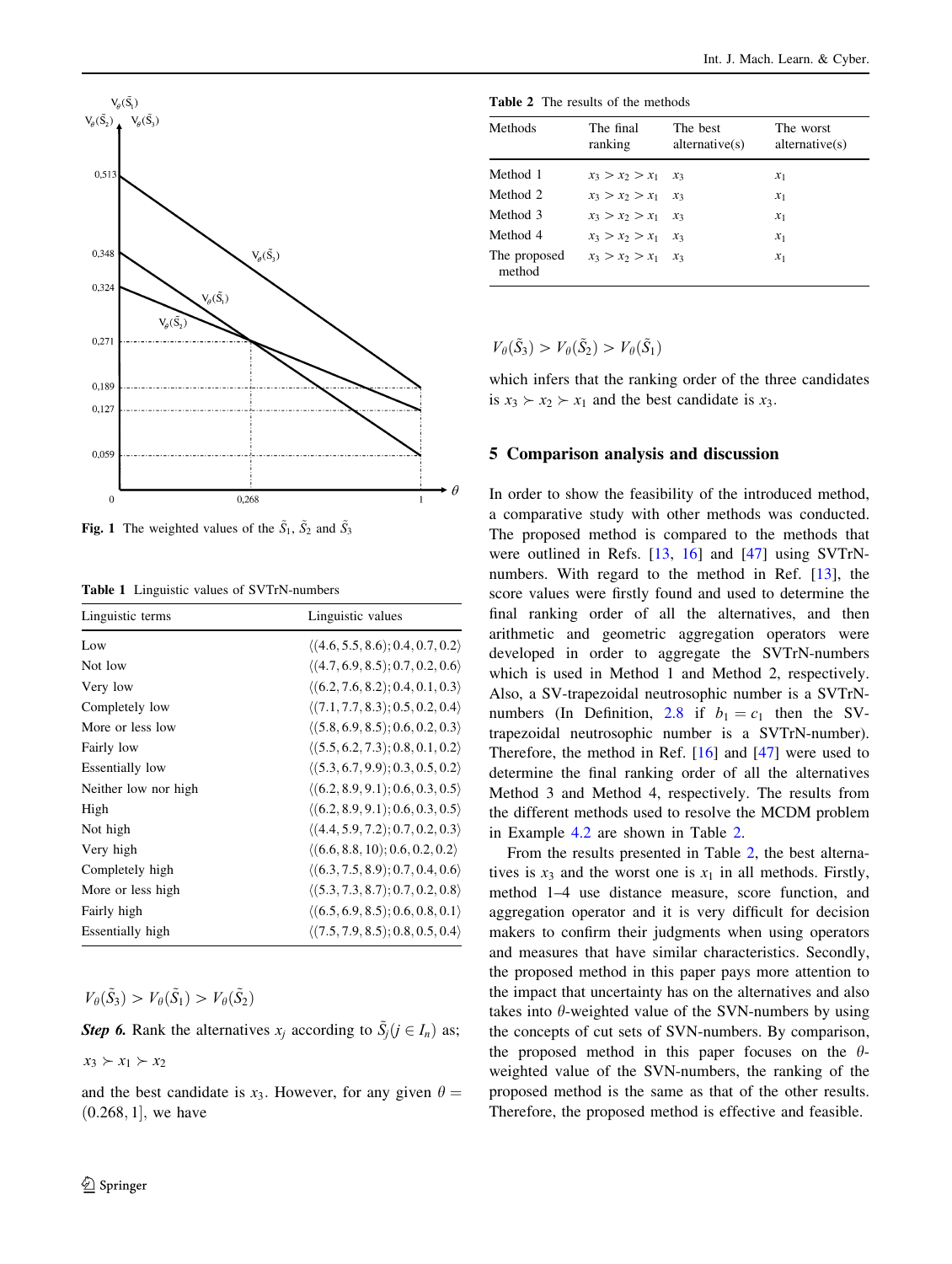## 6 Conclusion

The ranking method which developed by Li [23, 24] for intuitionistic numbers plays an important role in solving multipleattribute decision-making problems and successfully applied in many fields. Therefore, developing a method, by using the methods by given Li [23, 24], in order to solve SVN-numbers is seen as a valuable research topic. This paper gives two characteristics of a SVN-number is called the value and ambiguity. Then, a ratio ranking method is developed for the ordering of SVN-numbers and applied to solve multi-attribute decision making problem with SVN-numbers. It is easily seen that the proposed ratio ranking method can be extended to rank more general SVN-numbers in a straightforward manner. Due to the fact that a SVN-numbers is a generalization of a fuzzy number and intuitionistic fuzzy number, the other existing methods of ranking fuzzy numbers and intuitionistic fuzzy number may be extended to SVN-numbers. More effective ranking methods of SVN-numbers will be investigated in the near future and applied this concepts to game theory, algebraic structure, optimization and so on.

#### References

- 1. Ansaria AQ, Biswasb R, Aggarwalc S (2013) Neutrosophic classifier: an extension of fuzzy classifer. Appl Soft Comput 13:563–573
- 2. Ashbacher C (2002) Introduction to neutrosophic logic. American Research Press, Rehoboth
- 3. Atanassov KT (1999) Intuitionistic fuzzy sets. Pysica-Verlag A Springer-Verlag Company, New York
- 4. Ban A (2008) Trapezoidal approximations of intuitionistic fuzzy numbers expressed by value, ambiguity, width and weighted expected value. Twelfth Int Conf IFSs Sofia NIFS 14(1):38–47
- 5. Chen TY, Wang HP, Lu YY (2011) A multicriteria group decision-making approach based on interval-valued intuitionistic fuzzy sets. A comparative perspective. Exp Syst Appl 38 (6):7647–7658
- 6. Chen Y, Li B (2011) Dynamic multi-attribute decision making model based on triangular intuitionistic fuzzy number. Sci Iran B 18(2):268–274
- 7. Chen T (2012) Multiple criteria group decision-making with generalized interval-valued fuzzy numbers based on signed distances and incomplete weights. Appl Math Model 36(7):3029– 3052
- 8. Çağman N, Deli I (2012) Means of FP-soft sets and its spplica-˙ tions. Hacet J Math Stat 41(5):615–625
- 9. Çağman N, Deli I (2012) Product of FP-soft sets and its appli-˙ cations. Hacet J Math Stat 41(3):365–374
- 10. Das S, Guha D (2013) Ranking of intuitionistic fuzzy number by centroid point. J Ind Intell Inform 1(2):107–110
- 11. De PK, Das D (2014) A study on ranking of trapezoidal intuitionistic fuzzy numbers. Int J Comput Inform Syst Ind Manag Appl 6:437–444
- 12. De PK, Das D (2012) Ranking of trapezoidal intuitionistic fuzzy numbers. International Conference on Intelligent Systems Design and Applications (ISDA), p 184–188
- 13. Şubaş Y (2015) Neutrosophic numbers and their application to Multi-attribute decision making problems (In Turkish) (Masters Thesis, Kilis 7 Aralık University, Graduate School of Natural and Applied Science)
- 14. Deli I, Broumi S (2015) Neutrosophic soft matrices and NSMdecision making. J Intell Fuzzy Syst 28:2233–2241
- 15. Deli I, Çağman N (2015) Intuitionistic fuzzy parameterized soft set theory and its decision making. Appl Soft Comput 28:109– 113
- 16. Deli I, Şimşek I, Çağman N (2015) A multiple criteria group ˙ decision making methods on single valued trapezoidal neutrosophic numbers based on Einstein operations. The 4th international fuzzy systems symposium (FUZZYSS'15). Yildiz Technical University, Istanbul, Turkey
- 17. Esmailzadeh M, Esmailzadeh M (2013) New distance between triangular intuitionistic fuzzy numbers. Adv Comput Math Appl 2 (3):310–314
- 18. Farhadinia B, Ban AI (2013) Developing new similarity measures of generalized intuitionistic fuzzy numbers and generalized interval-valued fuzzy numbers from similarity measures of generalized fuzzy numbers. Math Comput Modell 57:812–825
- 19. Huang HL (2013) Some properties on the cut sets of intuitionistic fuzzy sets. Ann Fuzzy Math Inform 5(3):475–481
- 20. Jianqiang W, Zhong Z (2009) Aggregation operators on intuitionistic trapezoidal fuzzy number and its application to multicriteria decision making problems. J Syst Eng Electron 20 (2):321–326
- 21. Kumar A, Kaur M (2013) A Ranking Approach for Intuitionistic Fuzzy Numbers and its Application. J Appl Res Technol 11:381– 396
- 22. Liu B, Member S, Liu YK (2002) Expected value of fuzzy variable and fuzzy expected value models. IEEE Trans Fuzzy Syst 10(4):445–450
- 23. Li DF (2014) Decision and game theory in management with intuitionistic fuzzy sets. Studies in fuzziness and soft computing, vol 308. Springer, Berlin, Heidelberg
- 24. Li DF, Nan JX, Zhang MJ (2010) A ranking method of triangular intuitionistic fuzzy numbers and application to decision making. Int J Comput Intell Syst 3(5):522–530
- 25. Li DF (2010) A ratio ranking method of triangular intuitionistic fuzzy numbers and its application to MADM problems. Comput Math Appl 60:1557–1570
- 26. Liang C, Zhao S, Zhang J (2014) Aggregaton operators on trangular intutonstc fuzzy numbers and its applcation to multicriteria decision making problems. Found Comput Decis Sci 39 (3):189–208
- 27. Mahapatra GS, Roy TK (2013) Intuitionistic fuzzy number and its arithmetic operation with application on system failure. J Uncertain Syst 7(2):92–107
- 28. Nan JX, Zhang MJ, Li DF (2014) Intuitionistic fuzzy programming models for matrix games with payoffs of trapezoidal intuitionistic fuzzy numbers. Int J Fuzzy Syst 16(4):444–456
- 29. Nehi HM (2010) A new ranking method for intuitionistic fuzzy numbers. Int J Fuzzy Syst 12(1):80–86
- 30. Peng JJ, Wang JQ, Wu XH, Wang J, Chen XH (2014) Multivalued neutrosophic sets and power aggregation operators with their applications in multi-criteria group decision-making problems. Int J Comput Intell Syst 8(2):345–363
- 31. Shenify M, Mazarbhuiya F (2015) The expected value of a fuzzy number. Int J Intell Sci 5:1–5
- 32. Smarandache F (1998) A unifying field in logics neutrosophy: neutrosophic probability, set and logic. American Research Press, Rehoboth
- 33. Smarandache F (2005) Neutrosophic set, a generalisation of the intuitionistic fuzzy sets. Int J Pure Appl Math 24:287–297